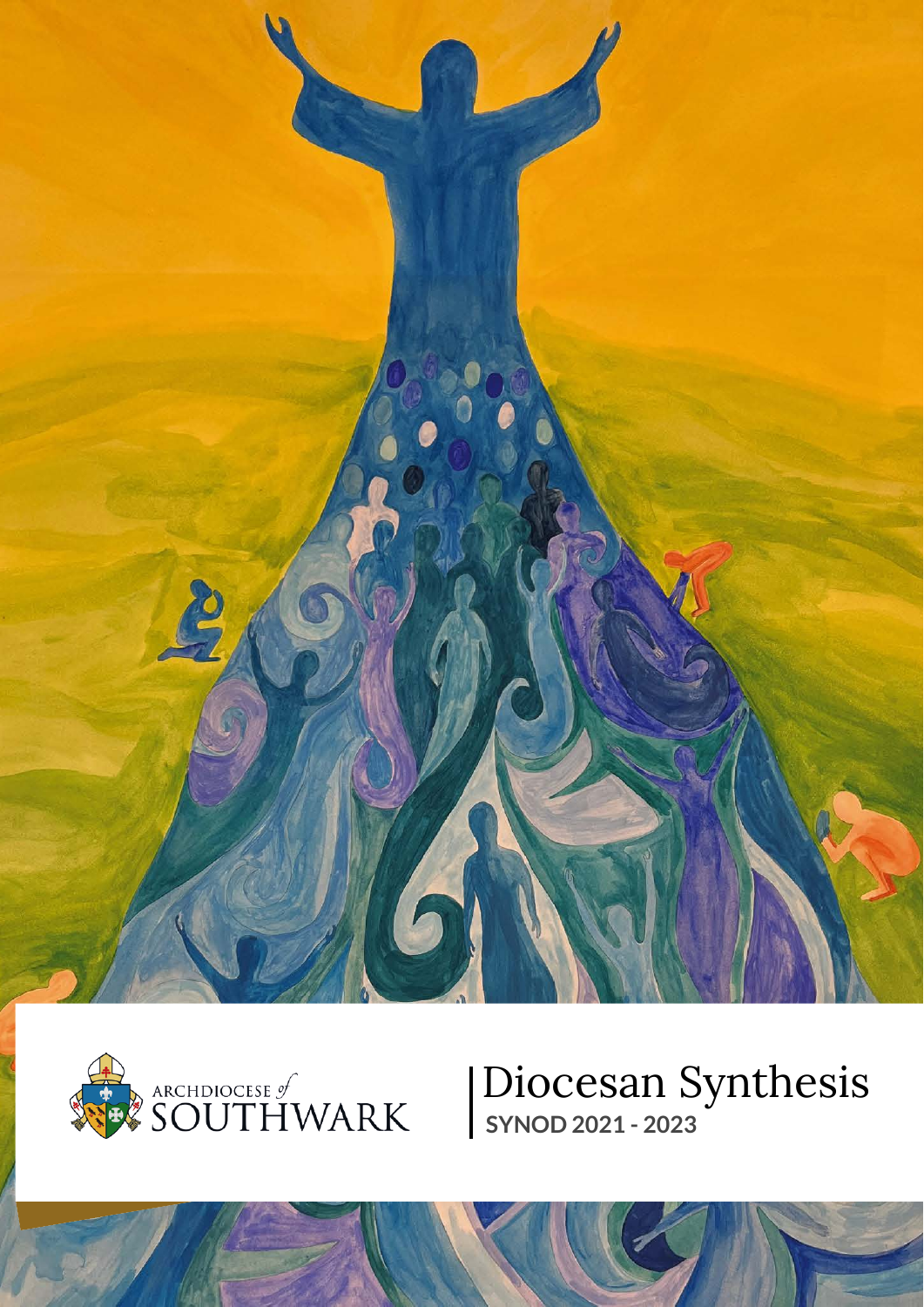Dear Friends,

It is a pleasure to be able to share with you this Southwark Synodal Synthesis. It has been an incredible process, not without challenge, but it has begun something momentous. Thousands of conversations and contributions, offered over a period of almost half a year, have encouraged and provoked, highlighted need and areas of hope. I am extremely grateful to all who have participated at the parish and diocesan meetings, to those who reached out beyond our parish boundaries seeking out our brothers and sisters on the margins of the Church. To the young people in parishes and schools who offered their wisdom too, thank you. I am extremely grateful to those who have enabled the synodal process, particularly the parish delegates and our clergy, and to those who have produced the final document. To my mind, it captures the multifaceted nature of our diocese and avenues for future discernment and activity. As we continue our journey together, let us pray for each other.

With gratitude and every blessing.

Yours sincerely in Christ

+gh

The Most Reverend John Wilson Archbishop of Southwark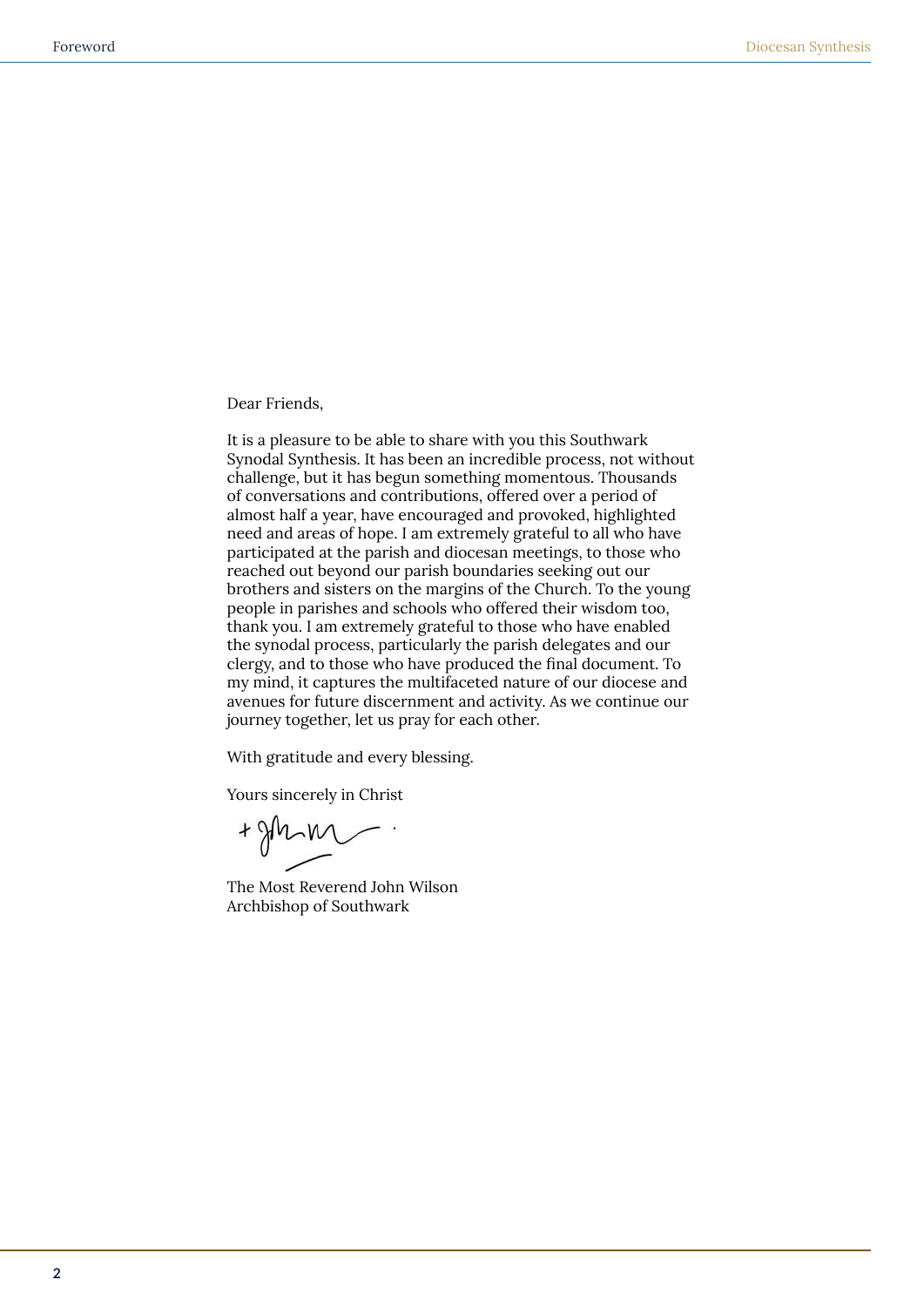### **Diocesan Synthesis Archdiocese of Southwark**

The Roman Catholic Archdiocese of Southwark covers the London boroughs south of the Thames, the County of Kent and the Medway Unitary Authority. It comprises 175 parishes and 170 schools and is shepherded by Archbishop John Wilson, the Eleventh Bishop of Southwark, installed on 25 July 2019.

### **The Diocesan Phase**

1. Archbishop John Wilson opened the Synod process in Southwark with a Mass in St George's Cathedral on 17 October 2021 followed by an online *Lectio Divina* (Mark 10:35-45) for the parish-appointed Synod delegates. Schools, prisons, hospitals, and individuals were invited to engage with the parish listening sessions conducted across the diocese. Where parishes did not or were not able to participate (22% of parishes), opportunities were provided for direct correspondence and online submissions. Some parishes entered into some form of the process without making submissions to the diocese. The emergence of the Omicron variant of Covid-19 played a role in reduced participation.

2. Resources on identifying parish delegates, walking the Synodal way, facilitating spiritual conversations, as well as adaptable prayer sessions and suggested questions, all around the themes of Communion, Participation and Mission, were created and made available at the launch of our shared Synod Journey. Through the months of the process, different parishes and individuals offered materials to support conversations with various groups, particularly young people and children; these were circulated by the diocesan team to parishes and parish delegates with gratitude.

3. The extension for the submission of Diocesan Syntheses (announced in November 2021) permitted this amended timetable:

- 17 October 2021 launch of the Synodal Process, Pastoral Letter and prayer with parish delegates.
- 18 October 2021 to 21 January 2022 the local listening phase (primarily parishes, and schools where possible) comprising online or in-person gatherings as the organisers saw fit.
- 9, 10, 16 February 2022 online meetings of delegates in SE-London, SW-London and Kent were held with Archbishop John. After *Lectio* (Colossians 3:1-4,12-17), delegates contributed what had been heard in the local listening phase and were encouraged to send in parish syntheses by 18 February 2022.
- 18 February 2022 deadline for all submissions contributing to the Diocesan Synthesis.
- 1 March 2022 meeting of the Synod Listening Team to read and prayerfully discern the contributions received. *Lectio* (Luke 5:1-11).
- 17 March 2022 presentation of the draft synthesis to clergy and parish delegates. *Lectio* (Luke 24:13-32).
- 8 April 2022 Submission of the Diocesan Synthesis to the Bishops' Conference of England and Wales.

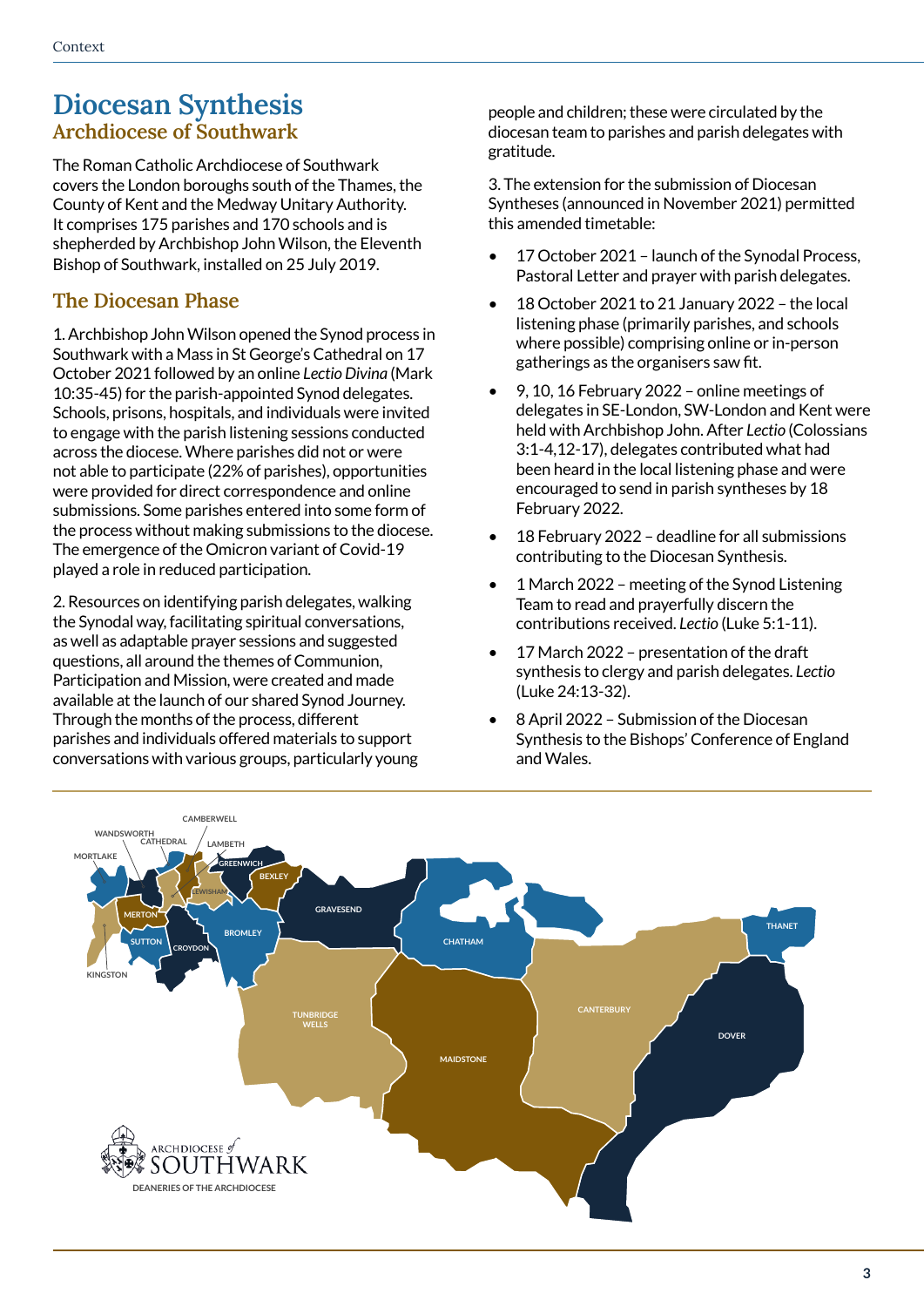The Synod Listening Team received:

- 137 parish submissions (**P1-P137**)
- 134 online individual submissions via the diocesan and Agency for Evangelisation and Catechesis websites (**O1-O134**)
- 12 group submissions, e.g. diocesan commissions, schools, retirement homes, disability groups and prisons (**G1-G12**)
- 68 postal/email individual submissions (**I1-I68**)
- notes and video recordings from the Delegate Area Meetings (**AM-SE, AM-SW, AM-KENT**)
- as well as works of art and music created by both children and adults (examples of which have been included in this document)

#### **Thoughts on the Diocesan Process**

5. It became clear that, in the Synod process, the Church was being asked to learn or rediscover something anew. The practice of communal discernment, so familiar to parts of the Church and quite alien to others, is not a survey, nor a vote, nor in the ordinary sense a consultation, but rather an invitation to learn how to listen. The presence of much anger reflected, at times, a view that it is 'the Church' which ought to listen rather than all parties engage in a prayerful listening together. It was striking how many individual, online and parish submissions spoke about 'the Church' but did not assume either their belonging and involvement in it or write from a personal experience of how they had been accompanied by it.

6. The submissions suggest a keen desire to share ideas and to welcome change at the parish, diocesan and universal levels of the Church. Continuing to discern, together, will allow us to rest and wrestle with some of the themes mentioned in the synthesis, over time, and to act on others where competence and capacity permit. The Synodal Way and the work of prayerful discernment (cf. **P130**) needs a high level of trust. It would seem valuable to ask whether the Church is trusting enough to do this kind of exercise: '*we are too often a factional Church*' (**O51**). Engagement, in the Synod process, requires *'openness and humility*' from all involved (**O124**).

7. There was also a considerable amount of hope expressed as well as gratitude for the opportunity to '*listen to each other in non-judgemental way in light of Scripture and being open to the Holy Spirit*' (**P133**). There was a '*sense of achievement, almost excitement, that we had shared deep-seated concerns at a number of levels*' (**P45**).

#### **Have Parishes Engaged in a Synodal Way?**

8. There is a clear variety in approach across the diocese. Adaptable and flexible approaches were suggested, in terms of format and choice of questions, so that local needs and circumstances were met. However, many felt that despite this, there was insufficient latitude in terms of topics provided by the Vatican, the diocese and, in some cases, the parish. The fact that some contributors felt that the process was 'controlled' might be a result of past frustrations or a general suspicion of 'consultation'.

9. Many parish delegates found that the variety of voices and opinions made parochial syntheses challenging to produce. Although only 78% of our parishes formally took part, other opportunities to participate were provided and some parishes entered into a form of the process without making submissions to the diocese.

10. Many comments recognised the lack of knowledge regarding the functioning of the parish, the diocese and the wider Church. People are unsure of the ways in which concerns can be raised appropriately, '*without the nagging sense that this is accusing of the clergy or disloyal to the institution*' (**O51**).

The<br>Iong<br>Irom<br>Cultu<br>Inversion<br>Internal<br>Internal<br>Internal<br>Internal<br>Internal<br>Internal<br>Internal<br>Internal<br>Internal<br>Internal<br>Internal *'The process of listening opened up deep reflection, longing and for some, a range of complex emotions, from anger to hurt... It cannot be underestimated the cultural shift from a 'telling' church that many people have experienced from their formative years to a 'listening' church where each voice and experience really matters.'* (**P32**, echoed in **P106**)

11. With constant invocation of, and seeking after, the Holy Spirit (cf. Proverbs 3:5-6), the Synod process was considered to be a start of an ongoing discernment (**P104**), a point reinforced by Archbishop John at the Area Meetings (**AM-SE, AM-SW, AM-KENT**).

12. For the most part, submissions explored the questions that were offered under the themes of Communion, Participation and Mission and provided space for all contributions. The overarching question posed by the Synod of Bishops Office has clearly provided a healthy challenge to us all, namely:

"A sy<br>"jour<br>happ"<br>does<br>"jour" *'A synodal Church, in announcing the Gospel, 'journeys together.' How is this 'journeying together' happening today in your local Church? What steps does the Spirit invite us to take in order to grow in our 'journeying together'?*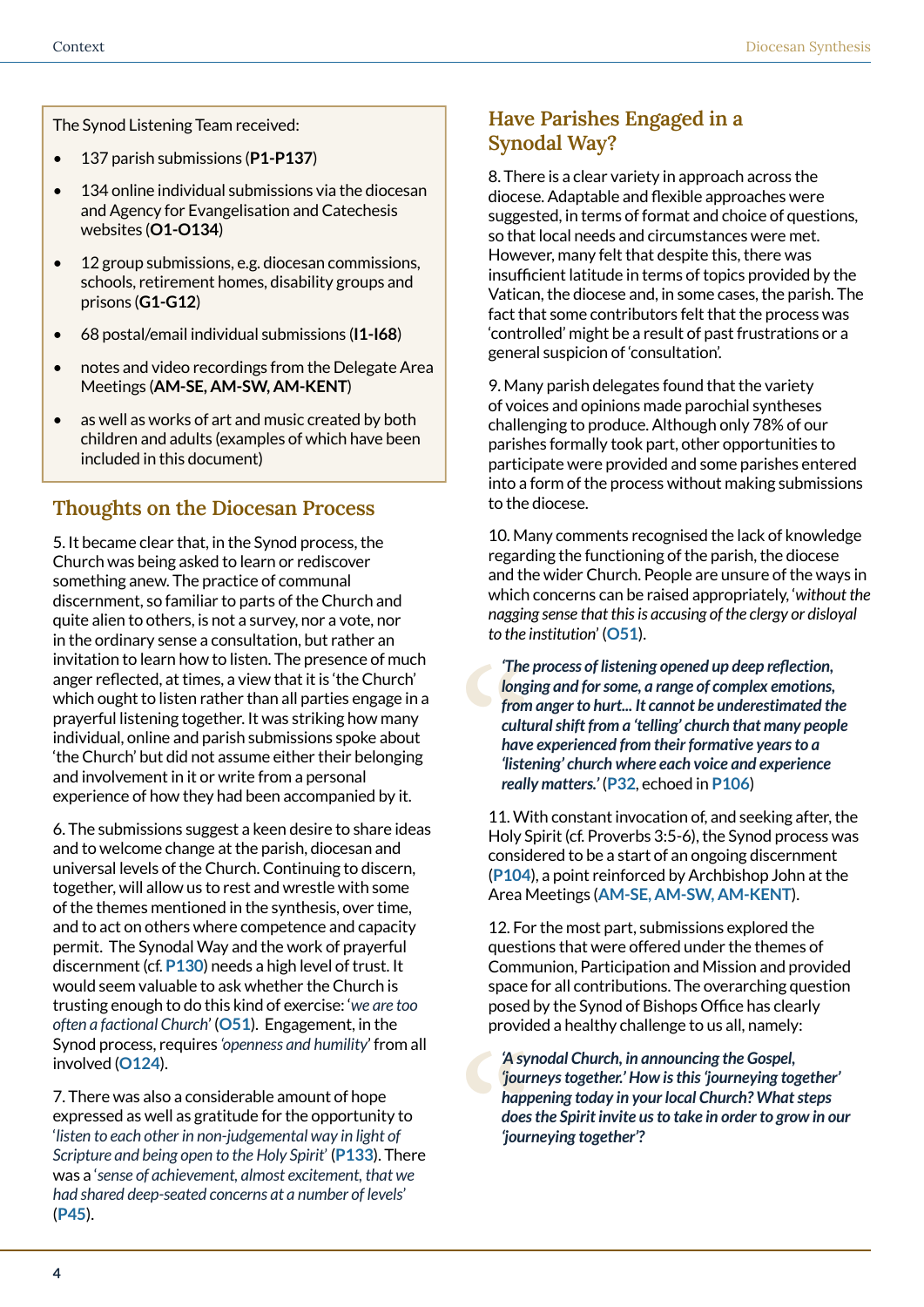### **Communion**

*'For nothing among human things is as powerful for maintaining our gaze, applied ever more intensely on God, than friendship with the friends of God.'*  **Simone Weil, Waiting for God**

*May the God of endurance and encouragement grant you to live in such harmony with one another, in accord with Christ Jesus, that together you may with one voice glorify the God and Father of our Lord Jesus Christ.*  **Romans 15:5-6**

#### **Introduction**

13. The response here was broad with some only discussing/reflecting Communion as the Eucharist and prayer events, whilst others spoke of the broader Communion formed of people from all walks of life coming together united in Christ (**P103**).

14. The terms community and communion were used interchangeably in a number of submissions but others went as far as to define their terms: Communion *'is with God and with each other, this underpins community'* (**P94**) and it *'can be found in devotion to God'* (**P134**). The sense of the sacred, the supernatural power and the presence of God, was marked in the responses surrounding the area of Communion but noticeably weaker, or even absent, in Participation and Mission.

#### **Eucharist at the Heart of Communion and Community**

15. The overwhelming majority of parish submissions highlighted the *'centrality of the Mass'* (**P5, P25, P28**) to our life as Catholics, it is at the *'heart of communion'*  (**P40**), the *'perfect prayer'* (**P129**) and the *'main unifying force'* (**P39**). Indeed, it was noted that there was no Catholic community without the Holy Eucharist (**P109**); it is where *'we come together as a Catholic family'* (**P64**). Mass is a source of purpose and unites, it is *'an anchor in our lives'* (**P3**). It is *'far more than rituals and rubrics; it is prayer and worship and expresses the theology of Christian Faith, the Christian approach to life',*  offers one group submission, continuing, *'the Mass speaks to real-life but often we fail to make the connection: conversion, forgiveness, being nourished and transformed and with a mission in life'* (**G10**).

16. Access to the Eucharist, and the believer's relationship to the Eucharist, as a result of the decline in priestly vocations was raised as an issue for the future (**P111**).

17. A significant number of submissions mention the lack of reverence they see regarding the Eucharist

(**O43, P24, P63, P91**) and others seek an increase in *'devotion towards Jesus in the Eucharist'* (**P5, P26, I46**) and an *'improvement in catechesis'* (**P42, P52, O26, O70, O96**).

18. The majority of the individual submissions (e.g. **I4, I6, I11**) are clear that Communion is best expressed in the Mass and worship, where *'Parishioners are brought together… but there are numerous other activities as well.'* (**I5**), including *'popular children's liturgy'* (**P8**) *'which attracts a substantial number of families with young children to Sunday Mass'* (**I13**). Eucharistic Adoration was mentioned a number of times as a place where Communion can be deepened (**I40**). There is an understanding (**I17**) that the Mass creates a spiritual bond that impels the Church out into the world to work for the Common Good and engage in charitable activity. Another noted that where such activity is lacking, Communion is weakened (**I45**). Communion, Participation and Mission are notably linked in the Eucharist.

*'Where there is communion with the Lord and communion with the community there is participation and signs of mission.'* (**AM-KENT**)

Whe<br>comm<br>and s<br>A suc<br>a vibr<br>comm<br>what<br>their A suce<br>
a vibr<br>
comm<br>
what<br>
their<br>
their<br>
19. CC<br>
preser<br>
Christ<br>
Eucher *'A successful parish isn't just the numbers – it is a vibrant Christ-centred, love-fi lled, supportive community of fellow-travellers reaching out to others,*  whatever their story and affirming and celebrating *their calling as God's daughters and sons.'* (**P115**)

**19. COMMENT:** In general, the submissions do not present a deep understanding of how we relate to Christ and the Church beyond participation in the Eucharistic community: *'There is less certainty about why we are here'* (**P14**). While there is a beautiful sense that the Mass is at the centre of belonging, baptism (**P61**) and unity of faith (**I40**) are infrequently mentioned in terms of Communion.

#### **The Role of the Parish (Relationship with the Parish)**

20. As might be expected, the relationship that people have with their parish is multifaceted. For some, the parish '*serves as a place of rest in transitory community*' (**P64**) and a point of contact in changing times. The parish, as a praying community, provides strength for the individual believer (**AM-SE**) and without '*the church and their community of faith, life would be poorer*' (**P33**). '*Ultimately, my faith is at the very core of my life*', shared one submission, '*and my parish is at the very core of my faith. We want to see our parish thrive and our faith thrive'* (**P23**).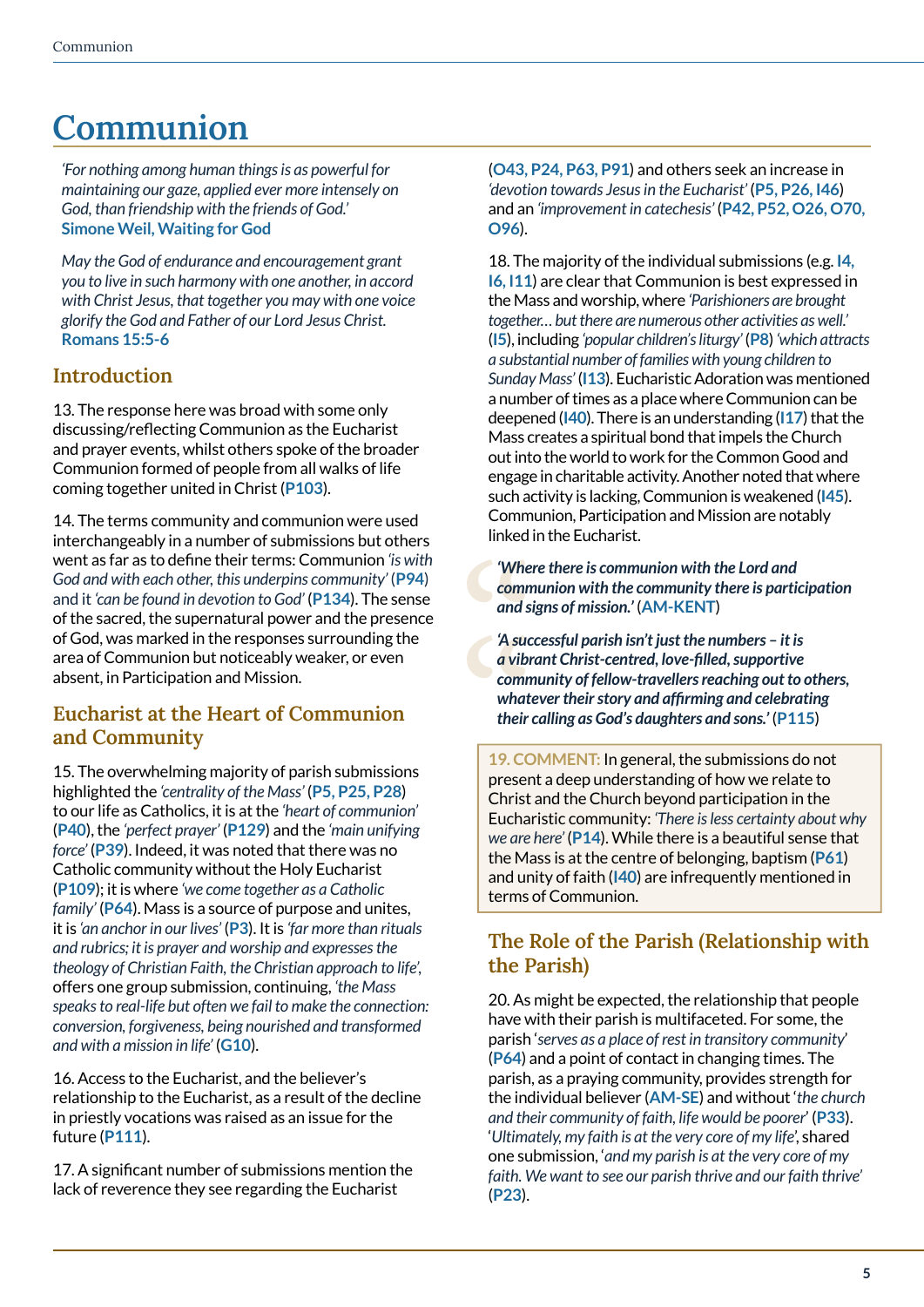21. Some parishes were described as '*vibrant and welcoming with good social cohesion*' (**P24, P27**), a '*listening parish*' (**P40**), another noted that home visits helped to care for '*the elderly in our midst*' (**P6**). For others, the parish experience lacked this vibrancy, it '*can be unfriendly and unwelcoming for new people, with a perception that established groups did not welcome new members... Mass in the parish lacks joy*' (**P106**). '*The parish does not really act as one, only very few people participate in the life of the church. However, Mass remains the centre point of the parish life*' (**P66**). We need to '*keep an eye open at Mass for those who are new to the parish or appear*  left out or lonely, and to make sure someone talks to them in *a welcoming way*' (**P80**).

22. Some contributors felt as though the parish did not meet their spiritual needs (**P55**) and closures during the pandemic were deemed to have had a negative effect on spiritual and mental health (**P2, P60**). Simple care for each other was considered a key tenet of lived Communion, something experienced as '*much more evident during the pandemic*' by a few contributors (**P71, P86, G4**).

Unde<br>
oppor<br>
the pa<br>
imagin<br>
new si<br>
tighte<br>
'Many<br>
geogra<br>
which *'Under Covid it seems that the Holy Spirit has created opportunities for us to work together, more than before the pandemic, in new ways that we may not have imagined before, to take on new roles, and to open up new skills as well as becoming a more friendly, caring, tighter knit (not physically) community.'* **(P35)**

*'Many people no longer look for a Church in the geographical area in which they live but for a Church which suits their own personal wishes and style of worship.'* **(P10)**

Many<br>geogra<br>which<br>worsh<br>23. CO<br>moder<br>submis<br>build C **23. COMMENT:** Beyond the pandemic, the nature of modern life with shift and Sunday work caused many submissions to ask for creative and flexible ways to build Communion (with God and with each other) (**P60**). If there is *'no community without the Eucharist',*  (**P109**) and the *'centre of communion is the Eucharist'*  (**O6**); it needs to be available at different times, and accepted when available.

#### **The Role of the Priest (Relationship with the Priest)**

24. There is a sense that the priest is the determining factor in a parish; '*the key as to whether the parish will thrive*' (**I12**). The power and authority of the priest was seen as a positive or a negative depending on how it was embodied. Many clearly had a very positive experience with their priests (e.g. **P26**), varyingly described as '*dedicated and prayerful*' (**P36**), '*kind and inspiring*' (**P110**) and exhibiting '*good leadership*' (**O23**)

which can '*foster a sense of unity*' (**P75**); whilst others felt '*controlled*' (**O22**) and silenced by them, thus limiting their feeling of Communion and belonging (**P79, P119, O67, I50**). A tension was noted '*between priest as enabler and his power to veto*' (**P119**).

25. Priests were considered central to '*enabling full participation*' (**P130**) and the '*engendering of communion and community by the way they live together and with the lay people*' (**I8**), instilling '*reverence and encouraging community spirit.*' (**P9**). It was striking how the movement of priests from parish to parish can both enable and disable the community (the latter view predominating in the online submissions). The need for cooperation, collaboration or even co-responsibility was a recurring theme and clearly one dearly felt: '*need to work with parishioners and collaborate, avoiding appearing as dictators who see no need to explain their decisions or to seek advice*' (**P36**).

#### **Relationship with Jesus and the Church**

26. A relationship with Jesus was mentioned more in this section (than Participation and Mission) though there was also recognition that sometimes a relationship with the Church and its rules was more pronounced and, for some people, even got in the way: '*Some baptised Catholics feel disconnected. They want to*  belong to Christ and the Church but find it difficult, see the *Church even as a barrier*' (**P15**).

27. One concern, reflected in a large number of the submissions, is that there is a diminished view of the Church as a purely human institution. Many submissions noted glimpses of the divine in the sacraments (**P20**), *'sacred scripture broken open for us*' (**O34**), '*silence*' (**P42**), '*divine provision of volunteers'* (**P43**) and '*testimonies*' (**P105**) in the Church, however, frequently, structural and governance issues were articulated solely in corporate and practical language (e.g. **O61**). The *'need to see the greatness of Our Lord in our midst and all he is offering us'* is necessary for a shared vision of Church and Mission (**P132**). '*People lose connection with Jesus by losing connection with the Church. We have to help people to reconnect and re-trust the Church*' (**P101**).

28. The way the Church is understood and described, regarding Mission and Participation was at times quite charged. An exhortation to harmony and dialogue was made: '*Heartfelt differences should never lead to labelling, lack of charity and harshness*' (**P109**).

**29. COMMENT:** There seemed in many of the responses a disconnect between the Church and a deep, personal and living relationship with Jesus Christ. At times more of the responses were about structures and rules and practices, all of which are essential, but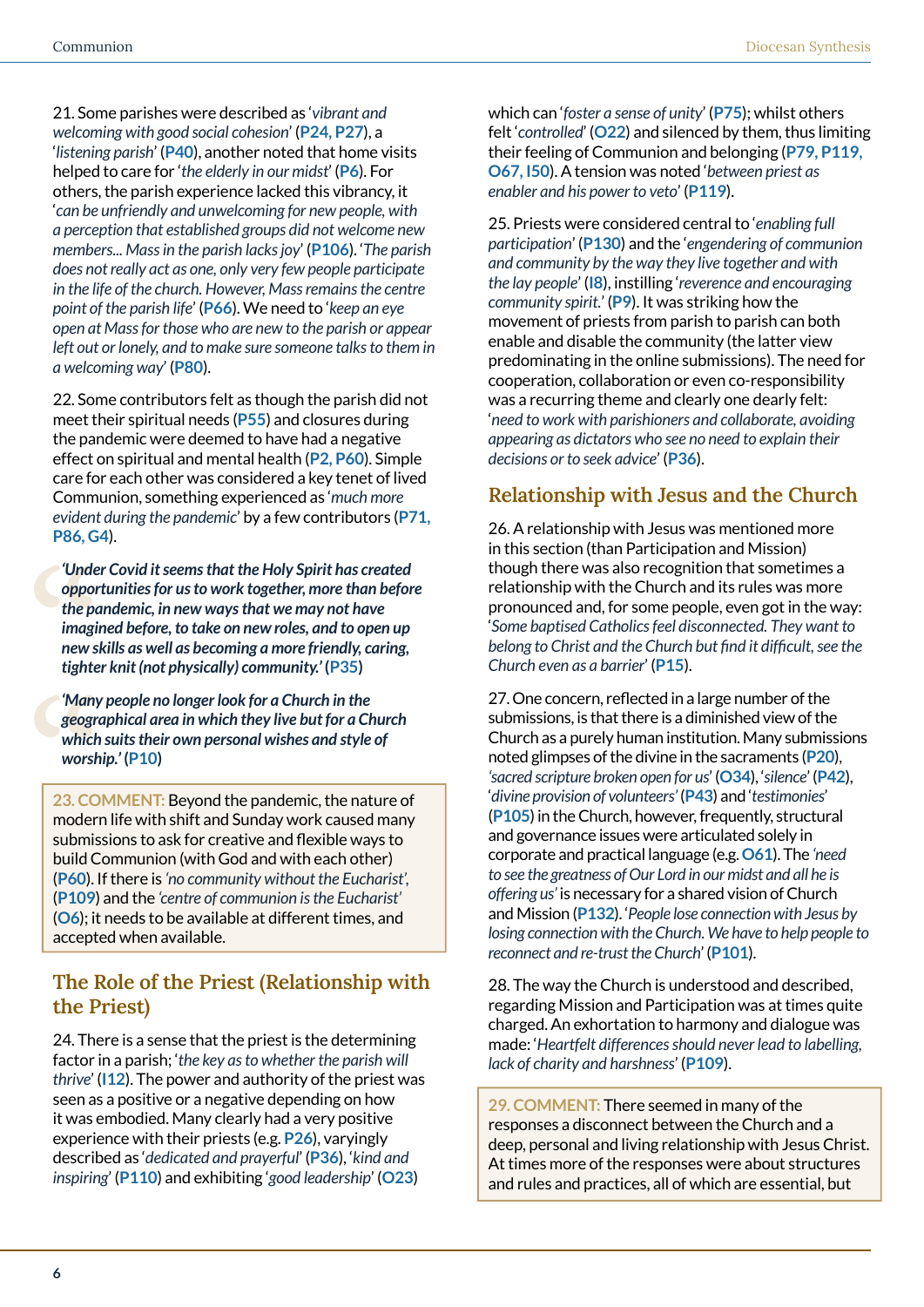not seeming to be rooted in a personal relationship with Jesus Christ. The local church should facilitate various opportunities to nurture this relationship through experiences (prayer, retreats, pilgrimages, liturgy and community building) as well as building religious knowledge.

### **Creating and Sustaining Community**

30. Many ideas for the creation and maintaining of community were offered, from coffee mornings, shared spaces with the local community and shared work such as building and charitable projects. Submissions observed that: '*People come to church for purpose, compassion, a sense of belonging*' (**P3**).

31. **Small Groups.** A significant theme to address the anonymity, so often present in our parishes, is the development of small Christian communities (**P130**), a view echoed by another who '*would love to see our parishes thriving with small groups, that really help develop people's faith and spirituality*' (**O113**). '*Sunday communities*' are sustained by networks of smaller groups which meet in the week, some on an ethnic basis – some mixed more easily with each other, but not necessarily with the wider community – and others around particular activities. The overwhelming expectations on a single parish priest to coordinate all this is unsustainable, it was felt, and such activity must be lay-led and lay-owned (**P73, G9**). This was raised as a possible solution to many issues, particularly in rural Kent (**I30, I48**) and offered as a method to perpetuate the listening experienced in the Synod process.

32. The real challenge to build Communion and community in multi-church parishes, and those with many Masses, was also raised (e.g. **I42**).

#### **Distance Between the Bishop and the People, the Shepherd and the Flock**

33. Some parishes felt disconnected from the Archdiocese and the Bishop and others said they '*didn't know their own deanery never mind the diocese*' (**P73, I55**). The lack of area bishops for Kent and more recently for the SE-London area of the diocese had increased this feeling of disconnect. The people want to '*see the bishop more often*' (**P70**).

#### **Diversity in Southwark**

34. Across the various submissions, London and Kent, inner-city and rural, it is unsurprising to hear that both the presence and absence of diversity was raised. One submission noted that Mass provision doesn't always meet the needs of ethnic groups, with little accommodation for people with different languages,

and that '*ethnic groups are not included in parish councils or church meetings – maybe it's unconscious racism*' (**O18**). In some parishes, parishioners (who did not belong to the individual groups) felt excluded and wanted more celebrating together; others felt it would be fruitful to establish more '*international/multi-cultural groups*' (**P85**). In addition, one submission felt that religious images used in parishes don't necessarily 'reflect the diversity of the people in our parish' (**I13**). However, there was a general acknowledgment that the diocese is enriched in terms of racial and cultural diversity. Parishes have many different active groups which make for a '*diverse, spiritual, cultural and linguistic parish with many nationalities, bringing with it a rich tapestry of experience from across the seven continents*' (**P60**). These groups '*make a huge contribution to the life of the parish and embody the universal Church*' (**P131**).

35. Those with neurodiversity and creative communicators (typically referred to as those with disabilities) highlighted the need for adapted rites and liturgies such as '*Faith and Light*' (**G4**).

#### **Language**

36. A plea was heard regarding the use of plain English, accessible to all, especially for those who had English as a second/third language (**P15, P80, O3**). This request for simplicity – or language that can be '*understood by the chap on the Clapham Omnibus*' (**P31**) – extended to the questions offered for the Synod process itself. Words convey meaning - words that for some provided solace and richness, to others became a barrier to Participation and Mission: '*Complexity of language of the Church can get in the way of clear messages*' (**P29**), particularly as meanings shift in contemporary culture. An alternative perspective was offered, that the Church needs to be clearer, stronger and more united in messaging, in the tradition of the Church (**O101**), over-simplification or dumbing down can lose a sense of mystery.

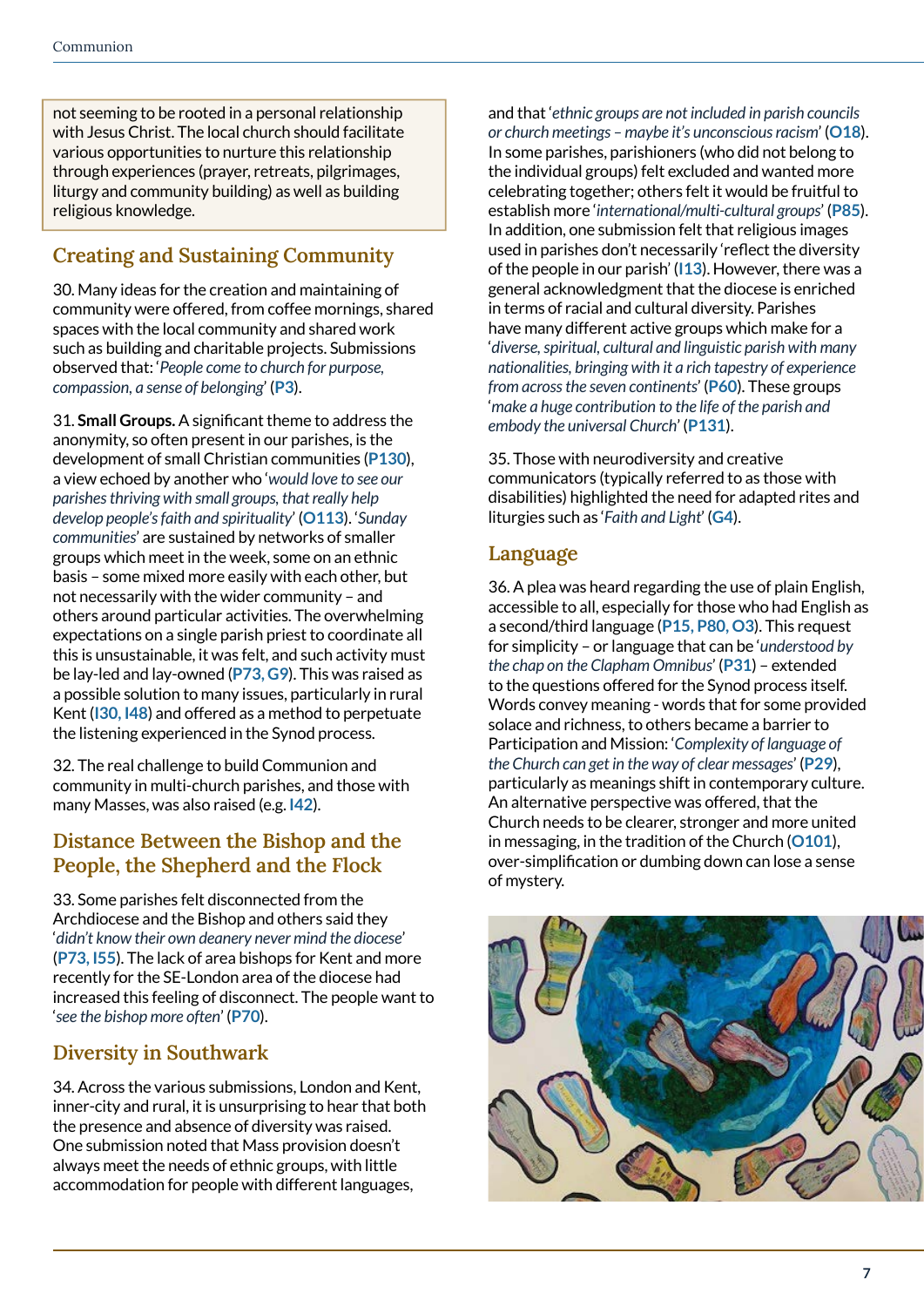## **Participation**

*Few souls understand what God would accomplish in them if they were to abandon themselves unreservedly to him and if they were to allow his grace to mould them.*  **St Ignatius of Loyola**

*[Christ Jesus] did not count equality with God a thing to be grasped, but emptied himself, by taking the form of a servant... he humbled himself by becoming obedient to the point of death, even death on a cross.*  **Philippians 2:6-8**

#### **Introduction**

37. In many ways, participation levels are high, as evidenced by those taking part in the Synod process across the diocese. Hundreds of volunteers are involved in charitable work, catechesis and other aspects of the life of the Church. That said, across the diocese there were various expressions of feeling excluded, metaphorically and even literally, through church closure, in lockdown and currently. Some of the excluded groups mentioned were the elderly, housebound, women, young people, people who identify as having different sexual orientations, and the poor, particularly in terms of access to technology.

#### **Covid-19 and the Pandemic**

38. The Covid-19 pandemic, against which background the Synod meetings in the diocese took place, was a common theme in the submissions. Whether the competence shown in transitioning to new ways of reaching out to parish and wider community, new forms of gathering in prayer or the practical challenges in maintaining a community where members are separated, the pandemic presented challenges and opportunities for creative solutions, suffering and a realisation of our interdependency. One submission talked about the Covid-19 pandemic in scriptural terms:

Like<br>thoug<br>We not<br>lsrael<br>to bui<br>[secol]<br>and ti<br>needs<br>39. For *'Like Jerusalem after exile, many of us are returning... though many remain comfortable in their exile. We need to look at how God inspired the returning Israelites to rebuild... [firstly] the temple... we need to build back our sacramental life in the church… [secondly] the exiles were taught God's word by Ezra… and thirdly building back the city walls. Our church needs new walls, new ways of fellowship.'* **(O23)** 

39. For many the pandemic has been '*substantial and traumatic*' (**P81**): '*we are able to slowly share the pain of what these two years gave us. Since return, we realise that there are many who have not returned*' (**P31, P45, P46**), as a consequence there is an '*emptiness in our* 

*hearts and churches*' (**P37**). Priest moves, coupled with the pandemic, has caused in places a weakening of parish community life (**P90**), and '*a lot of frustration and disorganisation*' **(P66**).

40. Many submissions noted the real and practical value of modern technology (e.g. **P133**), where livestreaming opened the doors of the church when they were physically shut (**O18, P43**) and the community were still able to meet, using Zoom (**P97**). In places where live-streaming did not take place (**P52**) or where it has been taken away despite being previously offered (**P12**), the lack of connection was keenly felt. As typical in our submissions, the antithesis was mentioned, that Zoom and online provision is a '*risk to building community as people are not meeting physically, nor getting to know each other and participate in other aspects of faith*' (**P29**).

41. The need to both work and to pray for the return of our absent brothers and sisters was raised (**P59**). Others noted, with joy, the return of people as restrictions eased '*People [are] now returning to mass to receive the Eucharist, this is wonderful to see and lovely to worship together and feel part of it*' (**P109**).

#### **Role of Women**

42. There was extensive commentary on the role of women throughout the submissions. Two main themes emerged: women's ordination, which, owing to its doctrinal and universal implications, is covered in the final section on matters for the Universal Church, and the effective use of gifts and wisdom of women in the life of the Church which is noted here and also below (in terms of governance and skills).

43. Women continue to be the '*lifeblood of the church*' (**P69**), and '*the work and collaboration of our religious sisters is treasured*' (**P27**). However, it was felt that women can be '*treated as servants rather than equal partners and are key agents for delivering God's message and passing on faith particularly through the family*' (**P12**).

44. The lack of leadership roles for women is frequently mentioned: '*There was a call for more roles for women in the leadership of the Church... as women feel excluded from the leadership of the Church'* (**P58, AM-SW**). This perception of a lack of women participating in leadership is all the starker given the lack of participation of men in the Synod process in some parishes. One parish noted that all the participants in the Synod process had been women and a number noted that most of the participants were women.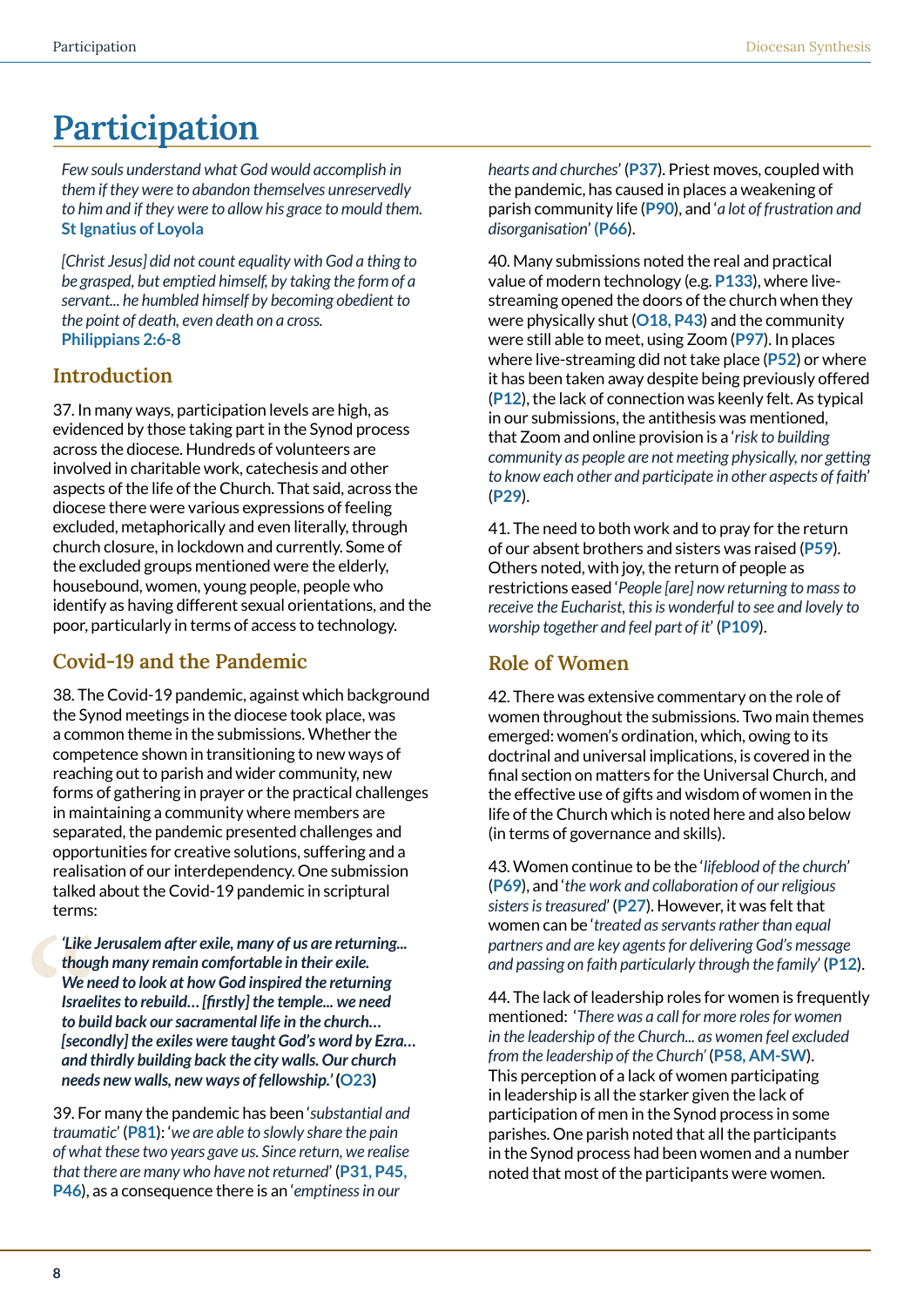45. The changing role of women, many of whom now work full time, has changed the social life of the Church, many feeling less available to support parish life (**O8**).

46. Some of the issues raised were to do with the role of the laity rather than the role of women, but within this there was clarity expressed on the different experiences – for some it was felt that '*the male laity are treated like second class citizens and the female laity are pushed to the margins*' (**O28**). The idea, that every role within the Church ought to be seen as one of service, rather than one of power, is important though underrepresented.

47. The role of Mary as the most powerful example for Catholic women was also noted (**O124**): *For Catholic*  women Mary should always be the first role model. When *God called her to motherhood she answered with humility... Unfortunately, the world has distorted the Biblical value of motherhood and female humility* (**O100**).

48. There is clarity across the vast majority of submissions that the Church, at all levels, ought to recognise and make better use of the gifts that women have, including in decision making and planning (**P51, P62**): '*Women in our parish are well represented in the variety of ministries for which they are currently eligible. However, there is great enthusiasm that women are an underused resource and this issue must be a high priority for change in the future*' (**P71**).

**49. COMMENT:** The understanding of the lay role, as expressed in many submissions, includes the Mission of the lay person in the world. This includes the particular and vital role women play in the family and the creation of a domestic church in the home. The role of fatherhood in the family and the creation of a domestic church in the home is not reflected in the submissions.

### **A Place for All**

50. In a large number of Synod responses there was a strong sense that the Church must be there for all, a '*hospital for sinners and a haven for saints*' (e.g. **P15, P66**). Without undermining the Lord's challenging call to repentance and holiness, it was felt strongly that the Church should embrace all its members, those at the point of entry, those on the peripheries and those bruised by our hurting world. Many parishes showed that the Church was already engaged in this ministry by highlighting the importance of the Sacrament of Reconciliation, engaging in outreach work, and programmes for the parish needy, as well as making Mass times meet the needs of parishioners. A sense of marginalisation and pain were felt, in some way, from all parts of the Church, including those who value the traditional Latin Mass (**G11**). The needs of particular

minority groups were mentioned, including those who have been abused, people who are divorced and re-married, '*there is confusion over what is allowed for divorcees or those who are re-married in terms of how much they can participate*' (**P58**). This also includes same sex attracted persons, those who struggle with gender identity, people in difficult situations and those challenged by the moral teachings of the Church. Others saw the discipline of the Church as a loving call to conversion and a sign-posting of the way to happiness.

How<br>be ter<br>peopl<br>betwy<br>peopl<br>in our<br>lives<br>messe<br>I Ising *'How do we relate to people who drift away? There may be tensions between the teachings of the gospel and people who have drifted away…. There is also a tension between current social ideas… and the gospel, which people may struggle with. The same tension that exists in our practice/belief as Catholics and our day to day lives as members of society. How can we emphasise the message of love and empathy of the Church?'* (**P36**).

#### **Using and Identifying the Skills and Gifts of Parishioners**

51. Recruitment for various roles and tasks within parishes was often considered opaque or a mystery, particularly when it came to committees in the parish (**P106**). Information is key to full Participation and co-responsibility (**P5**). Many gifts of a practical nature were not felt to be recognised and the development of a skills register was encouraged (**P80, P133, I23**). More than skills, others emphasised the gifts, talents and charisms (**O24**): '*we should work on identifying [these]… through a process of discernment*' (**P41**), '*encouraging people to come forward to utilise their skills and gifts for the good of the parish*' (**P5**) and for '*the work of God*' (**P83**). '*ALL the people of God thus the Hierarchy, clergy, religious and the lay people who should work together*' (**O24**).

52. Alongside the desire to get involved and the effective use of skills, which can lead to '*personal growth and satisfaction*' (**P6**), it was noted that many people: '*don't want to commit to things, which makes it difficult for the parish to be able to recruit people for its different activities, particularly if it means taking responsibility for something long term. There is a fear of being overburdened and unsupported and being unable to cope*' (**P104**). Some are willing to accept this challenge personally (**O14**) and others highlight that having a place for people '*who don't want to be involved is valuable – time in Church is important for prayer and refl ection*' (**O21**).

53. The group of creative communicators (**G4**) were also adamant that their skills and talents are sometimes underutilised. This '*growing sense to embrace people through provision of sign language, recognition of disability and access*' was clearly stated (**I54, AM-SE**).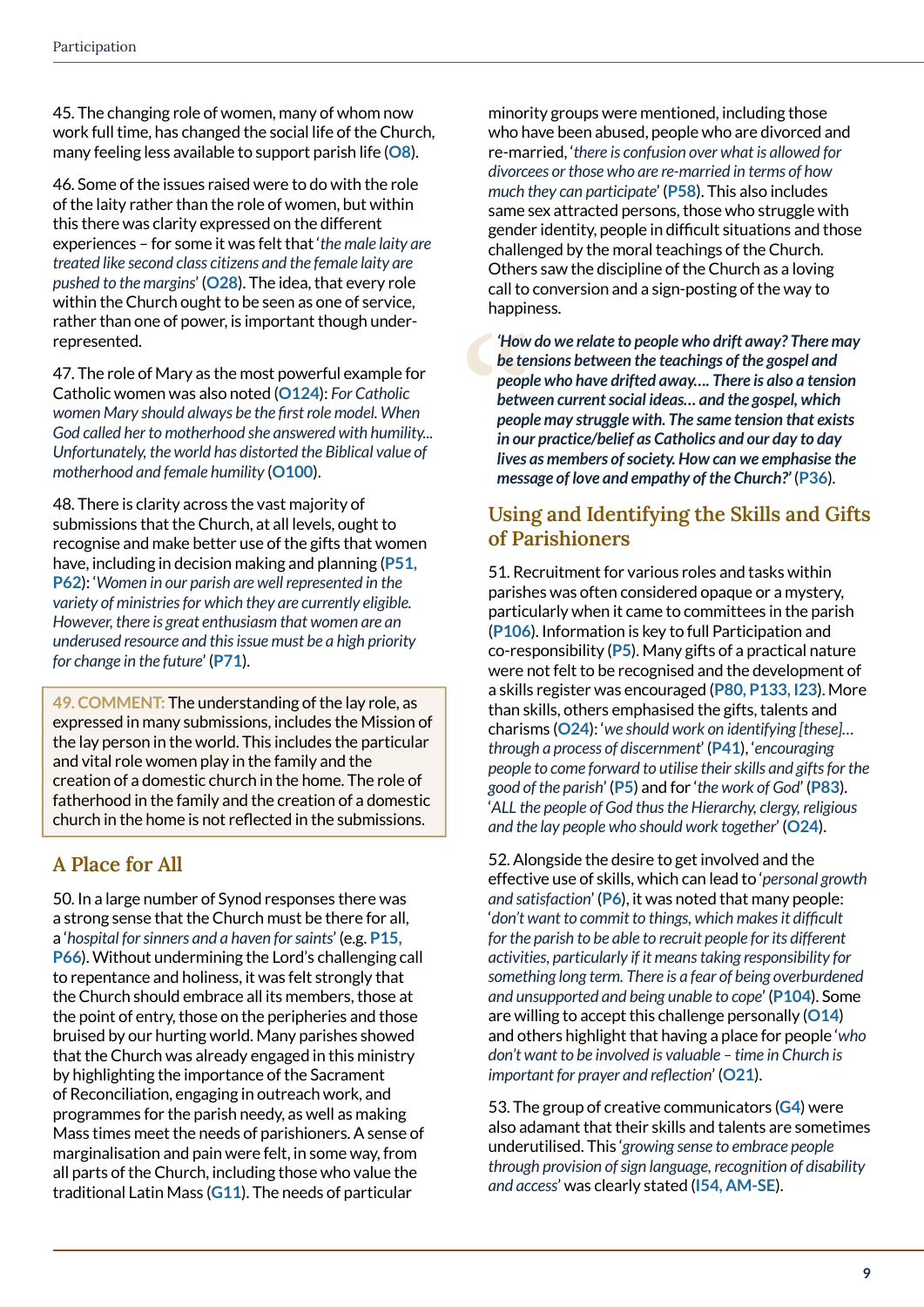54. There is concern for the priests, particularly in terms of overwork (**P44**), and concern that the diocese does not have '*a mechanism for identifying priests who are struggling*' with overwhelming administrative tasks (**I59**). There is a need for priests to be supported both in parish matters and in terms of their own welfare especially in retirement (**P46**). '*Laity need to be empowered to take on tasks that do not require ordination*'(**P119**) particularly as projections suggest a time ahead '*when there will not be enough priests to celebrate Mass every Sunday*' (**P23**) in every place now covered.

As lay<br>
it is for<br>
the la<br>
to be<br>
priest<br>
(P23)<br>
Scho<br>
55. Ma *'As lay people, we cannot "lie back" in the belief that it is for our parish priest to "do everything". Equally, if the laity are to be encouraged to participate more fully, to be more missionary and to foster communion, our priests and bishops need to be more open to our views.'*  (**P23**)

#### **Schools, Families and Young People**

55. Many submissions noted the great riches that the young offer to the Community of Faith. The lack of Catholic pupils and teachers (role models) in our schools, however, was highlighted (**P104, P97, AM-SE**) especially where they lack comfort in the church setting (**I11**). Some frustration was expressed that people participated to get their children into Catholic schools then stopped once they were successful in their application, though others saw this as an opportunity to engage. '*Participation through gritted teeth will not last long*', one submission notes, people must be helped to understand that '*my presence matters*' (**I19**). The value of a local primary school was clearly appreciated and further connection was desired (**P9, P13, P28, P46, P51, P65**).

56. The traditional model of 'Home/School/Parish' connection was no longer considered a sufficient vehicle to enable Participation (**P87**); new bridges needed to be found and strengthened, particularly post-pandemic. One such 'bridge' might be young families in the school and parish communities (**P131**) being a point of contact. Another key 'bridge' is the relationship between the parish priest and the headteacher or school principal (**P49**). The restoration of Participation, especially from children, requires '*support from parents, not just the school*' (**P35**). It was noted, however, that in order to foster Communion and community, parents required direction and help in nourishing their faith life if they are to be able to support their families (**P34**).

57. We need a '*focus on the family … helping children to learn the faith and have a supernatural outlook*' (**I46**) and the development of relationships between families, perhaps through a '*Family Photo Board*' welcoming new families to the parish (**P22**). The image of the family as a school of catechesis and evangelisation, where the parish community supplements what is prayed, learned and lived in the home, was strongly articulated, wherever present (e.g. **P37**).

We see<br>
The Prefigion our see<br>
The Armor<br>
Tout<br>
Tout<br>
Tout<br>
Tout<br>
Tout *'We see the fastest change in faith (underlying religiosity) and worship (participation at Mass) in our schools. Moving from "engaged" to "indifference" promoted by peer groups and lack of discussion or answers to fundamental issues relating to well-being and sexuality, and lack of role models.'* (**P48**)

#### **Youth and Young People**

58. There was clear and deep concern for the youth and young people. Few submissions highlighted the need for young people to develop a relationship with Christ – although one young person expressed Participation as '*giving my heart to Jesus*' (**G7**). Rather the Church was seen as protection against the worst pressures and evils in society, for example: 'we need to find jobs for them *in the church, with youth group, so they don't fall in with street groups and become engaged in harmful activities*' (**P73**). A young contributor said, '*When gathered, we feel belonging, safe, and part of something bigger*' **(P40**).

59. Young contributors to the process expressed their concern that the Church felt '*segregated between old and young people*' with different ideas as to what was of key importance (**G1**). Rather beautifully, a number of these young contributors noted the need to care for the elderly in our parishes, saying that they had been '*left behind by Covid-19*' (**G1**).

60. Concern regarding the departure of young people, after Confirmation, was aired by a number of parishes (e.g. **P90, P116**) as was a determination '*to try to close the gap*' (**P120**). There was a suggestion that this might be appropriately addressed at the deanery level (**P30, P74**), 'o*pportunities to collaborate with other local Catholic parishes, particularly on this issue, should be explored*' (**P30**).

61. '*Spiritual vehicles*' to foster participation and communion include devotions, Masses, Eucharistic Adoration, healing Mass for the sick, days of recollection, youth choir, altar serving (**P18, P124**) as well as the corporal works of mercy. Social incentives to garner young people (**P25**), such as youth groups (**P51**), were suggested, as was formation in faith aside from normal sacramental preparation (**P91, P106, P133**). A warning to '*fi nd out what is "wanted" - don't assume*' was sounded (**P106**). The need to facilitate youth involvement, noting their passion and energy (**P112**), was key. '*Youth want to be involved, to have a response to their views*' (**P127**) and '*good mentorship*' (**P101**) would remedy the '*lack of confi dence*' (**P133**) that some young people felt.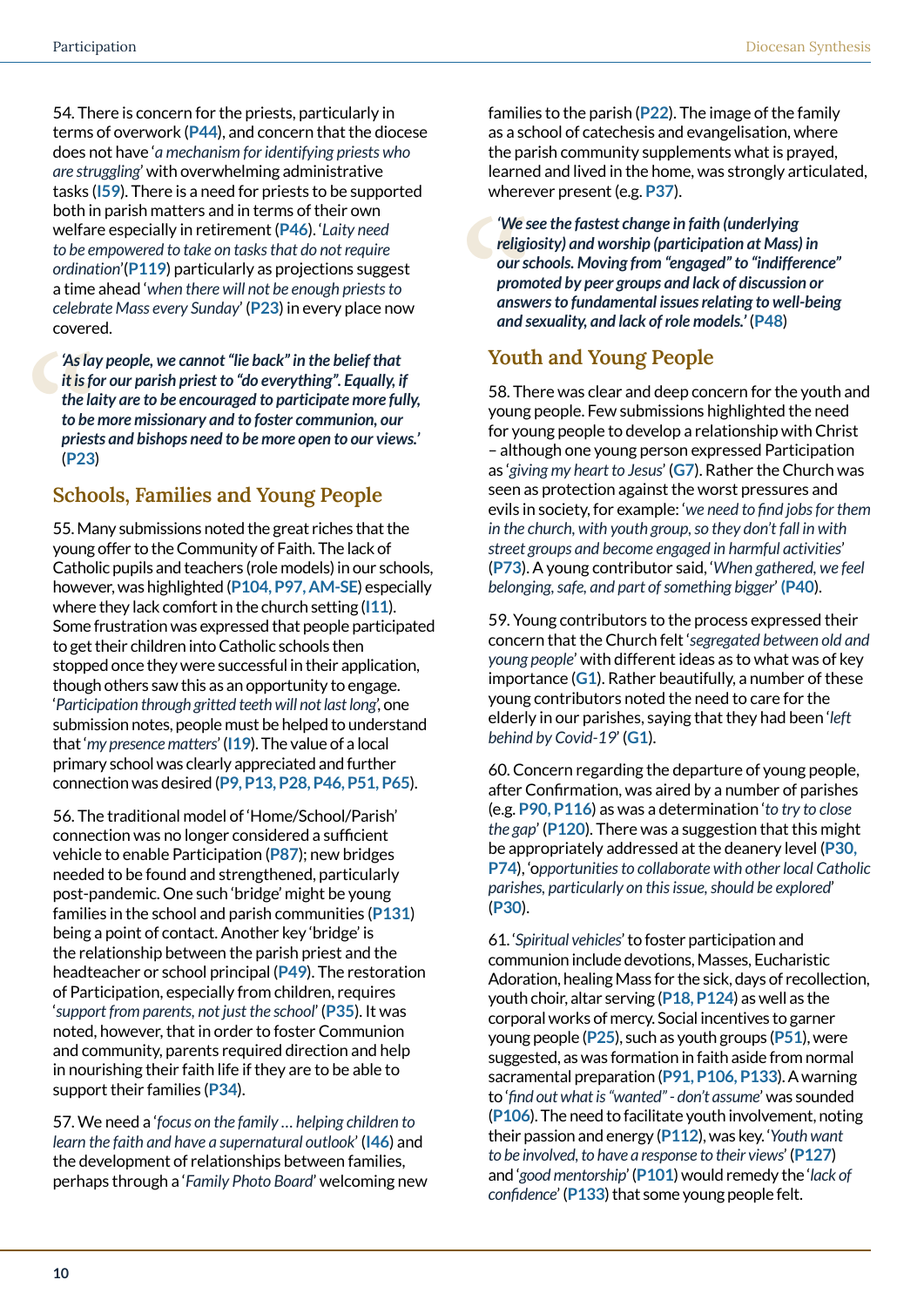62. The role of families, parents in particular, in the life of the formation of young people was mentioned on a number of occasions. Submissions stressed the need for parental commitment (**P112**), spiritual direction (**G12**) and community support in raising up the young as leaders (**P64**).

#### **Governance and Co-operation**

63. The most common theme is the relationship between the clergy and laity, expressed as a desire for the laity to share in the governance (decision-making) of the Church (e.g. **P39**). In doing so it was felt that it would free '*the clergy to respond to the spiritual needs of their congregation*' (**P106**). There is a sense, from a number of the submissions, that being unable to contribute to governance has directly impacted on a sense of Participation in the life of the Church. The point was made that '*no ownership, no responsibility, no authority, and effectively no status*' discourages lay people from participating because they feel unheard (**I9**), '*it appears that the Parish Priests… run [parishes] according to their own precepts*' (**O10**). Some parishes were very positive citing the accessibility and encouragement of our priests resulting in '*the openness of the parish – there is a role for all who want to participate'* (**P126**). For some however, a *'working assumption that the answer to suggestions for new initiatives would be "no"'*  (**P69**) was voiced. Better accountability or supervision of those with ministries was highlighted (**P56**), as was isolation of priests due to the current leadership model (**I15**).

#### **Understanding the Lay Vocation**

64. Connected to this area, is a general sense that the lay vocation is not understood either by the laity or the priests (e.g. **I33, I42**) and that it impacts Communion, Participation and Mission. '*Do people appreciate that their acts of service and prayer are in fact their participation in the priesthood of Christ?*' (**I52, I57**). An appreciation of the complementarity of vocations is needed. There was a strong clear sense of the lay role not being confused with clerical ministry, the '*task of conforming the family and the world to Christ was strongly affirmed as the essential task of the lay vocation*' (**P111**). There was minimal mention of priestly vocations except to note their decline, '*why have we never had a vocation to the priesthood or diaconate in the parish?*' (**P119**); a greater number referenced the importance of developing the lay vocation and '*the specific call of the laity*' (**I57**).

#### **Vehicles for Collaboration**

65. Leading from the lack of perceived accountability and autonomy, structures to aid collaboration were

strongly recommended. '*The parish pastoral council (PPC) and the financial council*' were considered to possess '*a synodal character*' (**O80**) or the potential to do so. Several felt that Mission and outreach could be better achieved if a parish council were formed (**P69**). Others longed to strengthen existing parish councils (**P38, P124, P129, O131**), expressed an '*earnest desire for a parish council*' (**P55**) and highlighted their absence and suppression or the need for its functions and membership to be reviewed (**P80, P91, I18**). Some submissions bemoaned the power this group has (**P123**) and how hard it was to either find out who they are, '*the PPC is a mystery*' (**P71**), or work out how to do things differently in the parish (**P62**). The representation present in such councils, where they exist was questioned, especially in terms of ethnicity (**O18**). Others thought that school connections could be directly addressed through school parent involvement (**P77**). Guidance would be needed as previous models for parish councils have been '*tried but found lacking*' (**P114**).

66. Some submissions requested bodies beyond the parish to discuss the needs of the local Church and shared responses. A revitalisation of Deanery Pastoral Councils (**P49, G2**) was suggested. The disbandment of the Laity Commission was felt in a submission to have left Deanery Pastoral Councils '*in the air, looking to carve out a role for themselves*' (**G2**). Any structures for consultation must necessarily be integrated to other aspects of diocesan life. A formal mechanism for permanent consultation with the laity (**G9**) such as a regular (annual) consultation of the laity with the Archbishop and Priests in a shared forum (**I29**) or the establishment of a Diocesan Pastoral Council (**I17**) was put forward.

67. The development of *Some Definite Service*, the diocesan network to support evangelisation, catechesis and formation, was noted (**I29**) as a means of sharing responsibility and raising up new lay leaders, men and women, with particular reference to the fact that the Agency '*highlights evangelisation as "proclaiming the Gospel"*' (**I43**). One contributor suggested that this network could also support young people post-Confirmation (**I52**).

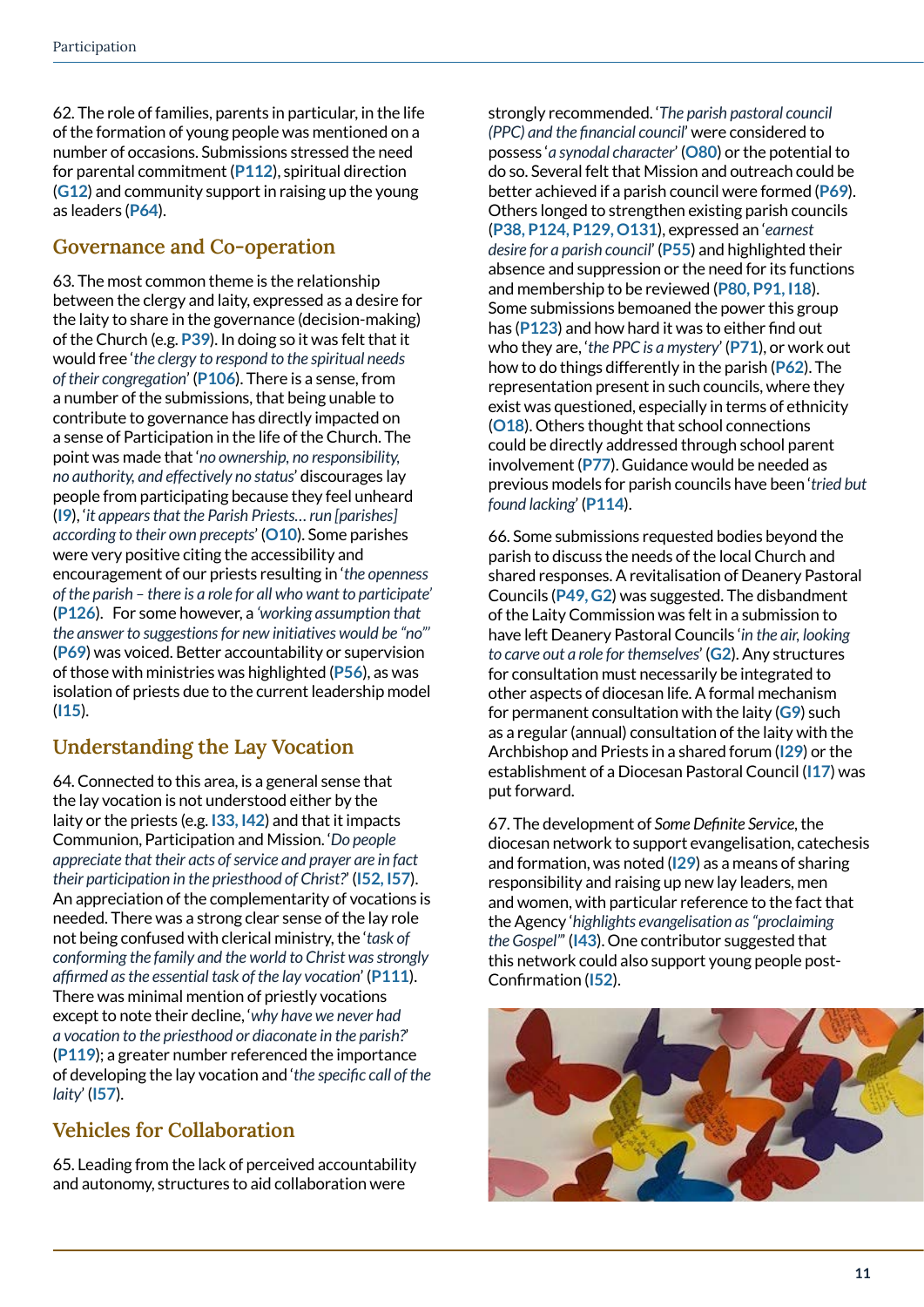# **Mission**

*Let not the toil of the journey, nor the tongues of evilspeaking men, discourage you; but with all earnestness and zeal perform, by God's guidance, that which you have set about.* 

**Bede – Ecclesiastical History of England (Pope St Gregory sends St Augustine).**

*'Go and make disciples of all nations, baptising them in the name of the Father and of the Son and of the Holy Spirit, and teaching them to obey everything I have commanded you.'* **Matthew 28:19**

#### **Introduction**

68. A striking feature of the submissions was the widespread desire for Mission and outreach. There was, nevertheless, a clear indication that Mission – proclamation of the Good News and the making of disciples – was understood variously and insufficiently. Where Mission was articulated, contributors to the process often highlighted a lack of confidence in the how and what of sharing faith in our secular society (**P41, O48**). One parish submission used the phrase '*frozen Catholics*' (**P130**) to describe this reality, '*we are struggling to live our faith, need renewal courses and training to strengthen our courage*' (**P130**). There was not much mention of Jesus or a personal relationship with him impelling us to spread the Good News. It was unclear if this was already assumed by the contributors.

#### **Evangelisation and Caritas**

69. There is a strong sense that the Mission of the Church is witness to Christ, albeit there is some division between those who regard this Mission as being principally theological/doctrinal/spiritual (**I15, I23, I31, I33, I46**) and those who see Mission in terms of tackling issues of social justice/charity/outreach (**I13, I22, O75**).

70. These emphases are not mutually exclusive. One parish highlighted the connection between evangelisation, charitable activity, and a life of prayer and liturgical Participation (**P93**). Another said '*We need a consistent emphasis on welcoming people into Christ's vision and getting them to think about what it means for their whole lives*' (**I15**).

71. A number of parishes (**P1, P10, P15 and P125**) saw charitable works as a '*way of expressing mission*' or as a '*major contributor to the parish's mission'*. One parish noted, however, that this often comes from a fall-back on '*doing what we are already doing*' (**P30**) as it is '*diffi cult to identify what we are doing or should do in terms of mission*' (**P77, I30**).

72. A remarkably confident note was struck regarding Catholic Social Teaching. We need to each '*hear the liberating news that the public square is not a place to be frightened of but a market place where [the social thought of the Church] will outsell the other ideas*' (**I56**) and to be a vital presence in the local community.

### **The Missional Community**

73. The strength and vibrancy of the worshipping community is itself considered a tool for Mission: '*If we build community the mission will be easier for people to contribute to effectively... Some leadership on this is needed*' (**P54**). The role of the priest was seen as crucial: '*If the priest fails to bring the communities together the mission fails*' (**P73**). Indeed, the call to Mission and to evangelise is often left with priests/nuns, because [the laity] do not have the necessary expertise (**I42**). However, there is '*recognition that the Church is made up of members, each called to ask, "am I playing my part?"'*  (**P126**) in terms of Mission and service.

74. At the parish level, Christian hospitality was considered a '*priority*' (**P131**), a '*consistent emphasis*' on welcome was needed (**I15**) as '*welcome and smiles makes for a sense of family'* (P105). A small but significant number of parishes acknowledged that an emphasis on welcome, without a related focus on invitation, can lead the parish to be more inward than outward looking (**P4, P8**). It was noted that the lack of a church hall or other quality facilities can limit Mission (**AM-KENT**). The role of groups and programmes that support people in signifi cant life events, such as '*Bereavement and Consolation groups, can draw people to the Church who haven't been before or for a while*' (**P15**).

**75. COMMENT:** This lack of invitation and outreach may also be a result of a lack of implied or explicit permission to undertake Mission, '*Many feel like parts of a devoted but passive congregation. They would really like to be involved in the mission of the Church, but do not always feel welcomed, valued or encouraged*  to do so' (P20). Initiative can often be stifled by a lack of formation, a lack of confidence or a lack of understanding of the lay vocation in the world.

#### **Formation for Mission**

76. The desire to explore faith and Mission, through study and discussion, was expressed in a number of places as a way of impelling and supporting the local Church in Mission. The level of knowledge and understanding in terms of the Faith varies hugely. Some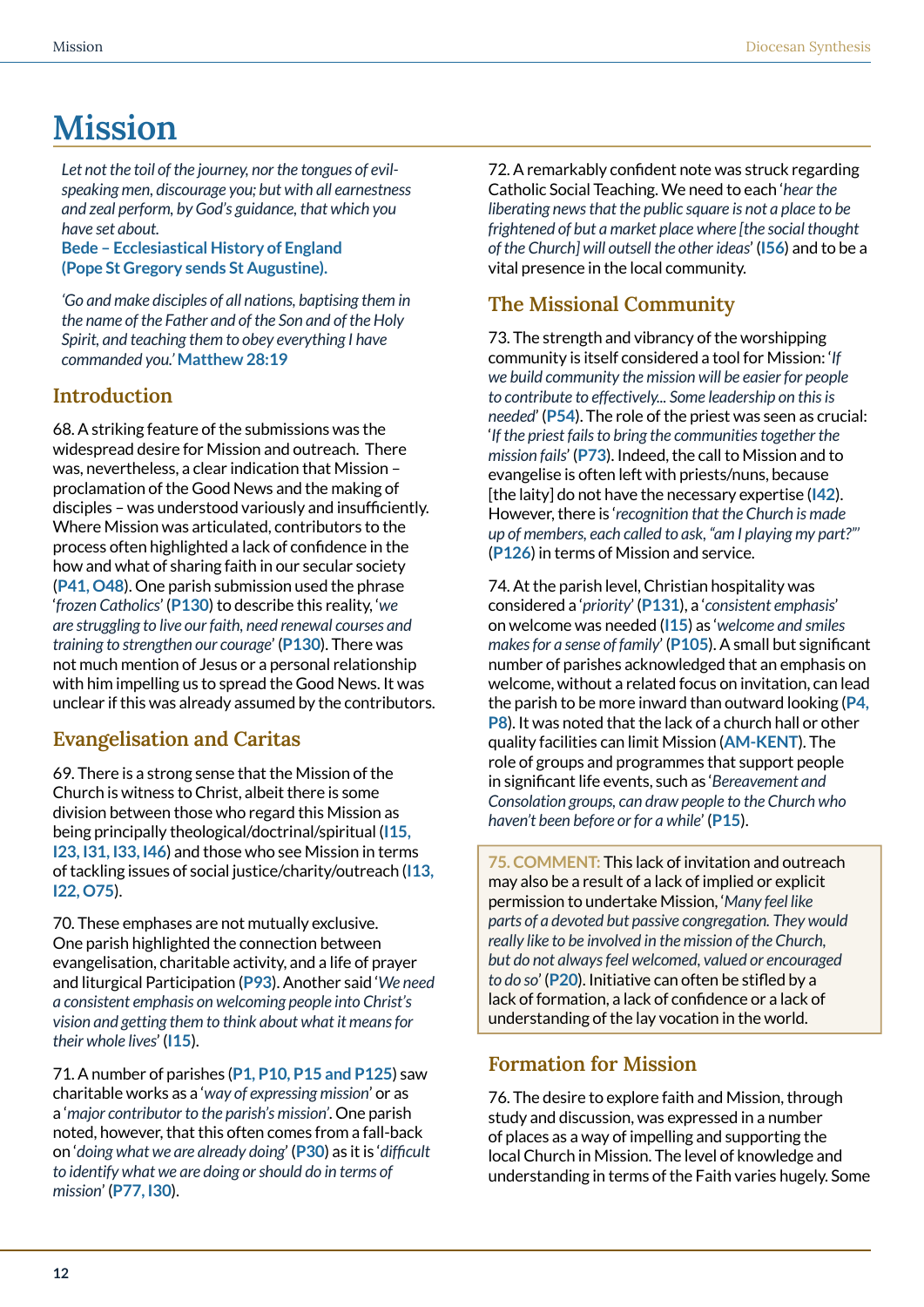felt incapacitated due to fear of what people may think whilst others felt unworthy due to lack of knowledge, catechesis and formation, e.g., '*we can't promote our message if our understanding is poor*' (**P36, I30, I29, I34, I42**). Encouragement to read Scripture, for example, has 'given confidence to share the word of God with others *outside the parish*' (**P132**). This suggests that Catholics must do more than simply witness by their lives; they must actively proclaim. The reluctance to proclaim explicitly, using words only when 'necessary' as a form of gentle witness, could be used as an '*excuse to avoid the divine commission to the Church*' (**I42**).

77. Particular areas for formation and catechesis were mentioned, such as the '*lack of knowledge and understanding of Bible and teachings of Church*' (**P24, P79**), which can result in a lack of spiritual growth (**P24**). However, we must show that '*adult formation can be joyful and exciting and [must be] appropriate to each stage of life*' (**P123**); sermons and programmes need to reflect the variety of people present in the community. Such teaching and proclamation also needs to be delivered with '*love and care and competence, then this will aid parishioners as missionary disciples. It does help to understand the faith and apply it in our daily life* (**P66**).

#### **Barriers to Mission**

78. Mission would appear to be the least understood of the three themes. The submissions in this section are largely concerned with barriers to Participation (and because of that concentrate on doctrinal barriers) more than Mission. Whilst it is not explicitly expressed, the underlying implication is that the doctrinal questions which cause the most heartache are also the ones impeding Mission. There is a real need to demonstrate that the more challenging teachings of the Church are ultimately life-giving and transformative good news. '*Adult formation and liturgy help parishioners to recognise their role as Christ's missionary disciples*' (**P128, also I5** and **G5** on encouragement and **P28** on prayer feeding mission).

79. **Confi dence.** There is a general sense that the Church has lost her voice in the public square (**I23, I46**) and that it must recover it in order to present its unique teaching (**I19**). There is also a general feeling that people feel ill-equipped to evangelise (**I29, I34, I42**). Others were saddened that people left the Church but didn't see it as their job to bring them back (**P46**).

80. **Abuse.** The scandal of child sexual abuse has resulted in a deficit of trust and is a major barrier to Mission (**I13, I20, I27**). These scandals have ruined the Church's reputation and authority (**P58**) and scarred the people (**P66**). There is some difference to how the crisis appears from the 'inside', many noted the

progress made (**P17**) and the mainly, though shamefully not only, historical nature of allegations. Whether or not the Church in England and Wales has moved in the 'right way', there can be no complacency and more accountability is required: '*Scandals occur in the shadows where the light of openness and scrutiny is not allowed to penetrate*' (**P106**).

81. **Pandemic.** There was a sense that the pandemic had made people more inward looking (**P9**) and until their own parish was in order (**P38**) they couldn't look outwards. Missionary endeavour was curtailed, in a formal manner, by the pandemic, including the suspension of evangelisation committees (**P103**) and postponed implementation of parish visions (**P120**), where such shared visions were even developed (**O10**).

*'A strong theme was the sense that everyone feels the lack of the sense of community and mission, but no*  one knows how to fix it and are nervous about trying *things.'* **(P54)**

A strong and the strong set of the strong set of the strong set of the strong set of the strong set of the strong set of the strong set of the strong set of the strong set of the strong set of the strong set of the strong **82. COMMENT:** The Listening Group noted the pain, apparent in the submissions, such as hurt at personal treatment; pain at wrongdoing, separation and loss. This directly affects motivation to reach out for those who have remained and is an obstacle to the return of those who have left the practice of the Faith.

#### **Working with Other Churches and Ecclesial Movements**

83. **Apostolates.** Openness to new Catholic apostolates (**P70**), movements (**P13**) and organisations (**P60**) was seen as a key to engendering both Participation and Mission.

84. **Cooperation.** A desire for Deanery cooperation in terms of formation and outreach, as well as youth work, was evident as a common thread (**P74, I59**). In broad terms, the widespread autonomy and lack of interconnection between parishes and between diocese and parish were lamented – '*to the average parishioner, the diocese has little relevance*' (**I59**).

85. **Ecumenism and Environmental Issues.** The work of ecumenism '*was felt by all to be central to our witness of faith and love, in our charitable work and outreach*' (**P33**). There is a need to break down barriers which have arisen through a lack of knowledge and misunderstanding. Working together with other Christian denominations and faiths, as well as linking with Catholic parishes overseas (**P1**) is considered desirable, examples include '*Eco Church*' (**O92**). It was a surprise that so little was said about *Laudato Si'* (which perhaps deserves a synodal focus of its own) – and more frequent joint acts of witness such as occur on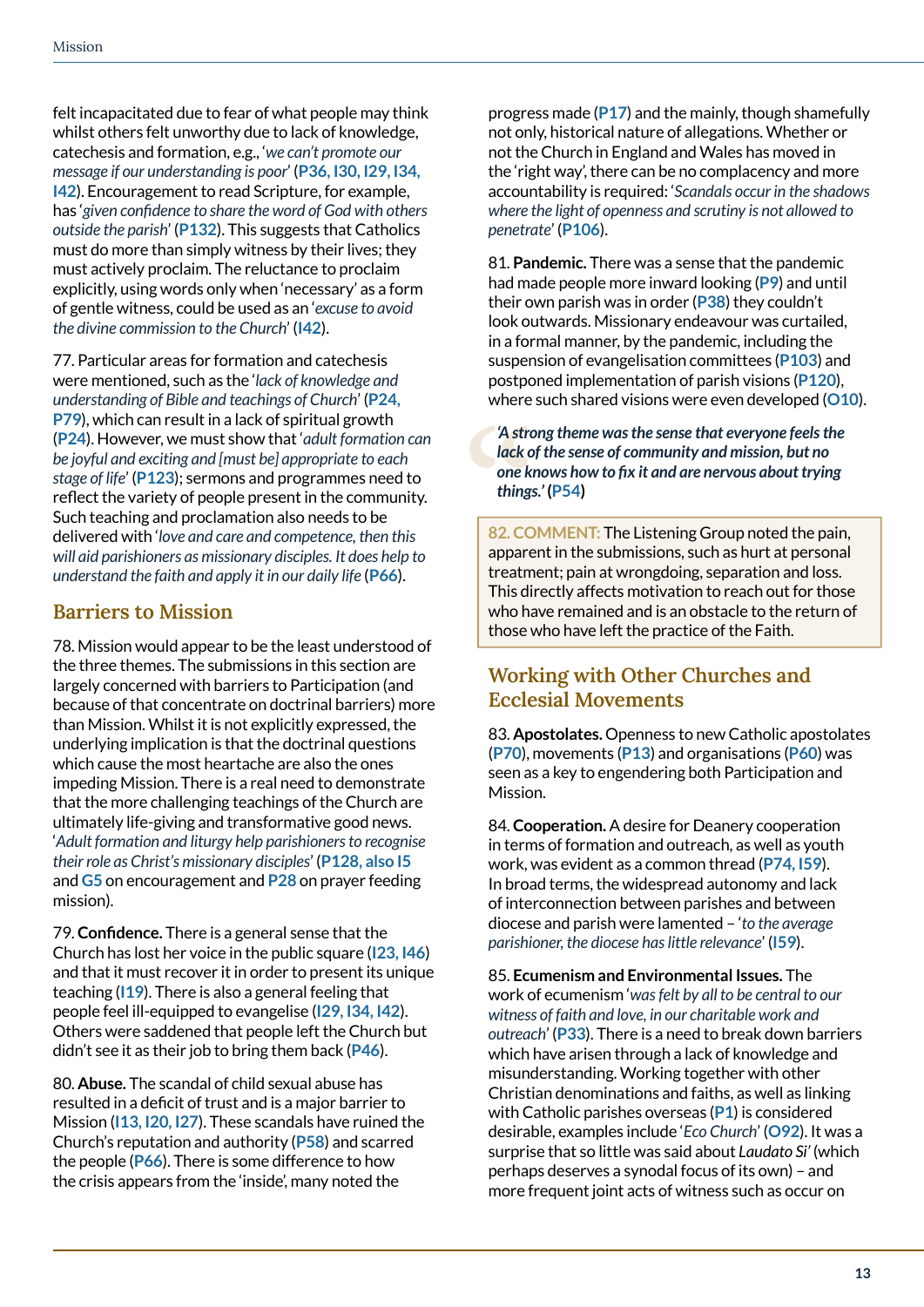Good Friday (**P30**) and throughout the Liturgical Year (**P102**). Learning from how other churches attract,

engage and retain new members as well as how community is built could be beneficial.

## **Issues for the Universal Church**

*'The thorny problems that wait upon men's solution, have remained the same for almost twenty centuries. And why? Because the whole of history and of life hinges on the person of Jesus Christ. Either men anchor themselves on Him and His Church, and thus enjoy the blessings of light and joy, right order and peace; or they live their lives apart from Him [leading to] confusion in their lives, bitterness in their relations with one another, and the savage threat of war'.*

#### **Pope St John XXIII – Opening Address of the Second Vatican Council**

86. A number of parish and individual/group submissions recorded voices asking for a reconsideration of the Church's official teaching on a number of specific topics, particularly concerning human sexuality, contraception, homosexuality, gender identity and women's ordination (both to the presbyterate and the diaconate). While the Synod process does not consider matters of universal doctrine within its scope, it has been important to take the 'temperature of the diocese', and let all voices and opinions be heard. The most common and underlying points regarding these stated matters were first, the expressed need for the Church to be more inclusive and welcoming to people whatever their situation in life and/or starting point, and secondly, the divergence between the Church's teaching and present societal views and lived experiences.

87. Regarding the first of these underlying points there was a strong desire to avoid unnecessarily excluding people and to express the patience of the Lord and his open-hearted love for all: '*tolerance…of imperfection is needed*' (**P79**). At the same time, others noted the importance of repentance and the reality of the Gospel's challenge to conversion of mind and heart.

88. On the second matter of the divergence between the Church and the world, while many voices would prefer to see the Church's teaching shift, many other voices in the Synod process were calling for better formation, catechesis and explanation of doctrine to bridge that gap. There was a strong call in many submissions to uphold strong values and to teach with greater clarity and confidence, joy and positivity (e.g. **P4, P126, P129, I15**).

*'You will seek the Lord your God and you will find him, if you search after him with all your heart and with all your soul.'* 

#### **Deuteronomy 4:29**

*'Come then, follow, seek him...Believe and you have found him...Therefore seek him confidently, seek him faithfully, 'The Lord is good to the soul who seeks him' (Lam 3:25). Seek him in your prayers, follow him in your actions, find him in faith.'*  **Bernard of Clairvaux, On the Song of Songs.**

## **Next Steps**

- 1. Develop a shared understanding of Mission (**para 78**) and the relationship between welcome (**§ 74**) and invitation (**§ 75**).
- 2. Develop a diocesan approach to the support of charitable activity in our parishes, schools and other institutions (**§§ 71-72**).
- 3. Identify and utilise the skills and gifts of the faithful (**§§ 51-54**), perhaps through a charism discernment process. Increase lay-participation and the development of lay leaders, particularly women (**§ 44**), for the building of the Body of Christ.
- 4. Deliver better and broader formation and education on different aspects of the Faith, notably on the Holy Eucharist (**§§ 17-18**) and the Church (**§ 27**) and Mission (**§ 76**).
- 5. Develop and sustain fresh models of Youth and Young Adult Ministry (**§§ 60-62**) encouraging cooperation across parishes, families and schools (**§ 84**).
- 6. Ensure that all our parishes and institutions are properly inclusive and mirror the welcome of the Lord as they echo the proclamation of the Gospel. Particular attention should be given to racial inclusion in our diverse Archdiocese (**§ 34**) and to reaching those on the peripheries and the marginalised (**§ 50**).
- 7. Recalibrate priestly ongoing formation to include and encourage collaborative ministry (**§ 63**).
- 8. Strengthen the roll-out of *Some Definite Service*, the diocesan network to support evangelisation, catechesis and formation (**§ 67**) as a means of raising up new lay leaders.
- 9. Focus on the development of family ministry (**§ 57**).
- 10. Explore and propose models for parish pastoral councils drawing from what we have learnt from the Synodal process (**§ 65**). Consult and discern other structures beyond the parish, in the deaneries and diocese, for lay and clerical cooperation (**§§ 63 and 66**).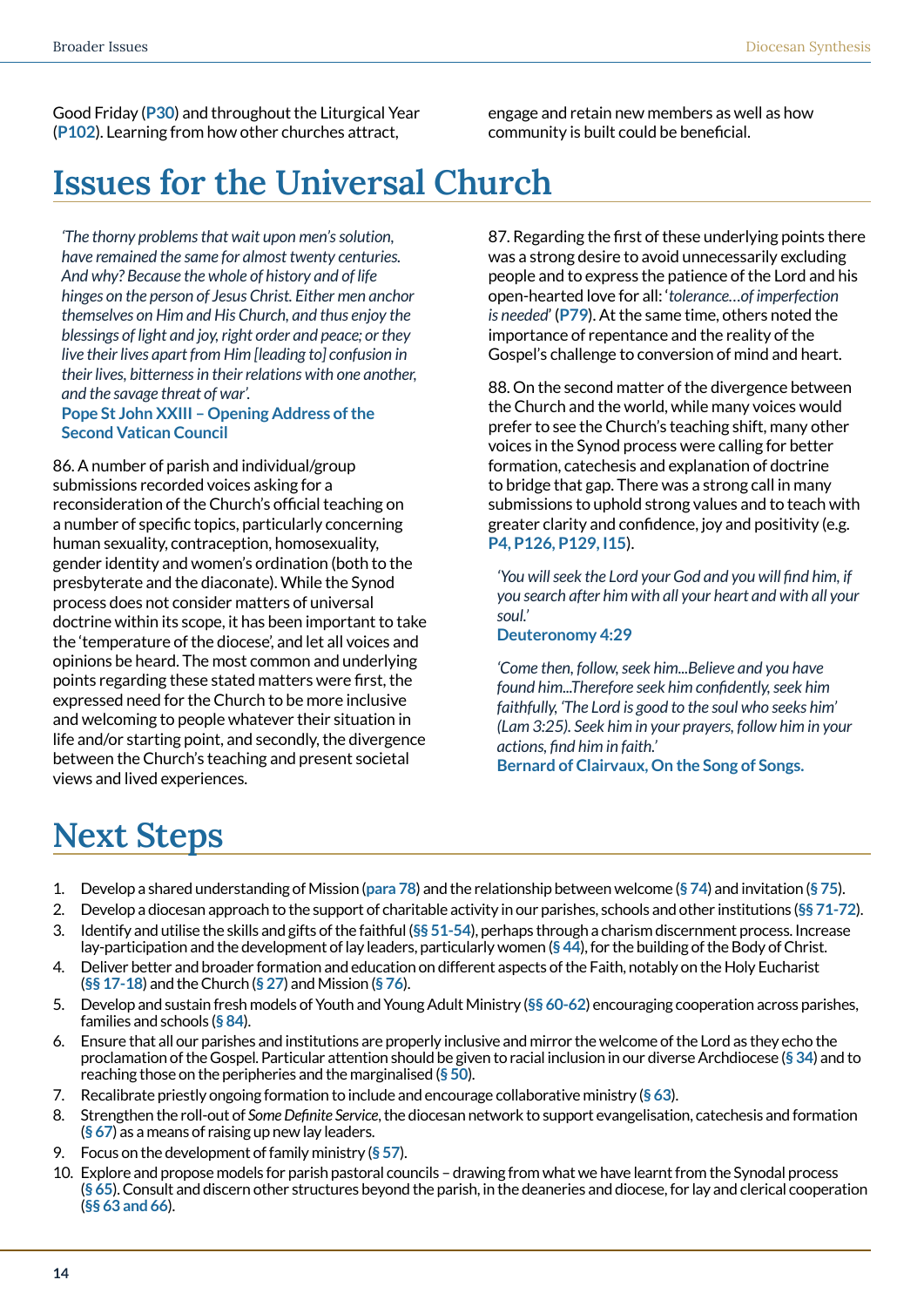#### **Parish Delegates**

Johann Abraham Francis Akinola Trevor Allen Refina Aloysious Cathy Anderson Helen Arnold Anthony Asagba Murielle Assemian Franck Assemian Kenneth Atigah Kathleen Austen-Tee Antonia Azodo Martin Baile Geraldine Bakelmun Judith Baker Kathy Ball Sr Sheila Barrett Jenny Barrow William Bautista Lorena Bellavia Nicholas Bennett Vera Bermingham Shirley Bigwood Cath Bird Kathleen Bishop Debbie Board Sarah Boylan Joseph Brennan Sean Brennan Annette Broderick Kathleen Brown Vincent Buchanan Fr Dennis Bukenya Delia Burdett David Burford Liz Butler Chris Byrne Maria Caballero-Blaya Antonnette Cabida Neil Calvert Paul Carter Helen Carter Peter Chamberlain Esther Chijioke-Ogbuagu Aneta Chodorowska Monse Cisa Georgia Clarke Peter Clarkson Cliff Cobb Sharon Cock Adelyna Codias Joe Colairo Tole Cole Richard Collyer-Hamlin Pat Cook Robert Cook Louise Cook Janet Cooke Kristina Cooper David Cooper Ronald Corpuz Sean Cranitch Oluwaseun Dada Tony Dadson Ray Dalgarno Audra David-Wamsteker

Carolyne D'Cruze John de Quidt Mike Delaney James Delaney Michelle Denny-Browne Margaret Doherty Katie Donkor Liz Donovan Nisha D'Silva Sam Duncan Josephine Edun John Egan Simeon Elderfield Sr Jenny Eldridge Esiri Emedo Paul Enright Florence Enyinnaya Maureen Evans Matilda Eyoma Afam Ezeadi Gloria Ezeonyeasi Bill Farren Francesca Fear Helen Fernandes Malcom Fisher Ossie Folkes Moira Forrester Lee Foster Maria Teran Frias Gisela Garcia-Escuela Tom Gately Jemma Goldwater Sherwyn Gonsalves Brigitte Gower Alice Grant John Green Lisa Green Liz Gregory Daniel Gulliford James Gurney Pauline Hall Terri Hancock Patrick Harrison Reine-Angelique Hatunga David Havard Anne Hayden Chris Henley Joan Henshaw Trisha Higgins Katherine Hill Matthew Holden Ann Holder Kirsty Holloway Ginette Howell Fiona Hoyle Vincent Hughes Lee Hunt Anne Inman Alexandra Irana-Corpuz David Jackson Michelle James Julian Jennings Dominic Jermey Marie Jessel Stacy John-Legere Walter Johnson-Cole Karen Jordan

Chi Davies

Peter Julien Liam Keane Gerry Kerins Phil Kerton Helen Kiernan Dcn Michael Knight Elliot Lake Colm Lannigan Dcn John-Simon Lawson Joanna Ledochawska Marian Lee John Lewis Teresa Lüdenbach Paulina (Cecilia) Macaulay Faanna (ecema) Sr Irena Madej Sarah Mahurter Marie Mann Liam McCann Eddie McCarthy Sadie McDonald Matthew McInally Maria McKenna Eileen McKenna Rita McManus Joseph McManus Terry Mellon Fred Mendonca Martine Mercer Madeleine Merrifield Matthew Micallef Brian Mooney Anna Mori Dorothy Mukalula Paul Mulligan Nneka Muomah Patricia Muphy Pam Murtagh Sean Naughton Philip Newill Sr Anne Marie Niblock SND Ross Nillson Hanham Fr Vincent Nnattuanya Ivanhoe Norona Ukachi Nwosuu Patricia Obano Kevin O'Connor Obi Ogbuagu Rob O'Halloran Larissa O'Halloran Theresa Okafor Ijeoma Okolie Judy Oloo Maureen Olufemia Krakue Mary O'Mahony Ekpen Omonbude Angela Omordia Robin Orton Una Palmer Steve Palmer Edward Parry Ivor Patnelli Roger Peacock John Pearce Lynne Pearson Felicity Penza Lesley Perk Hana Peterside

John Philpott Marie Potter Fr Mark Powell Rachel Purvis Richard Pyatt Caroline Rapu Ferguson Rapu Ala Ratynska Geoffrey Ravenhill Alison Rebello Priya Rebello Sean Rebello Vaughan Redfern Barbara Ren John-Paul Riordan Jacqueline Rondon Fr Anthony Saffa CSSp Earnest Satheesbeen Aaron Saunderson Cross Brian Scarffe Mark Scully Ranjit Shail Tresi Shail Andrew Sharp Frederick Shepherd Monique Sinfailam Clive Sinnott Mr & Mrs Slonecki Jayne Smith Rachel Smith Josephine Smith Kevin Smith Romuald Sol-Loza Jeremy Sowden Magdalen Spooner Paul Spooner Bernadette Stacey Loretta Stowell John Stradling Lee Suaverdez Sonia Suaverdez Colin Swan Michael Tabirade Andy Taylor Nicola Thomas Michael Thomas Richard Thurbon Elaine Tobitt Julia Tomas Greg Trimmer Daniel Turner Aidan Twomey Chigbo Ugwuoke Hannah Vaughan-Spruce Ann Venosi Daniele Viner Joanna Waller Ben Warren Noyola Washington Allura Washington Felicity Waters William Watkins Mavis Westbrook Brian Whitmore Nicole Wiggill Jane Williamson Dominica Winter

Suzanne Phillips

Barbara Wood John Woodcock Karolina Wroblewska Mrs L Wyness Ann Yandell

#### **Area Meeting Moderators**

Dr Cathy Anderson Kathy Ball Lorenzo Bellavia Katherine Bennett Sr Esther Boles Anne Burke-Gaffney Maria Christopher Elizabeth Corcoran Sean Cranitch Bill Farren Christopher Henley Ann Holder Birgit Michel Dcn Neil Philipson Ann Pittaway Stephen Srikantha Dcn Gerald Watkins Karen North Brenden Thompson Lise Guillon

#### **Listening Group**

Isabel Fawcett Chiara Finaldi (Catholic Mothers Apostolate) Fr Marcus Holden (Synod Contact) Bishop Paul Hendricks Ingrid La Trobe (Synod Contact) Mark Nash (Synod Contact) Jude Nwamary (Racial Justice Commission) Sr Anouska Robinson-Biggin fcj (University Chaplaincies) Deacon Mark Wharton Fr Stephen Wymer (Dean, Bromley)

With thanks to Krista Nelson for proofreading the text and to the members of the Agency for Evangelisation and Catechesis, the Education Commission and other diocesan departments for their practical and prayerful support.

Importantly, with gratitude to all parishioners, schools, groups and clergy who participated in the ongoing Synodal journey in the Archdiocese of Southwark.